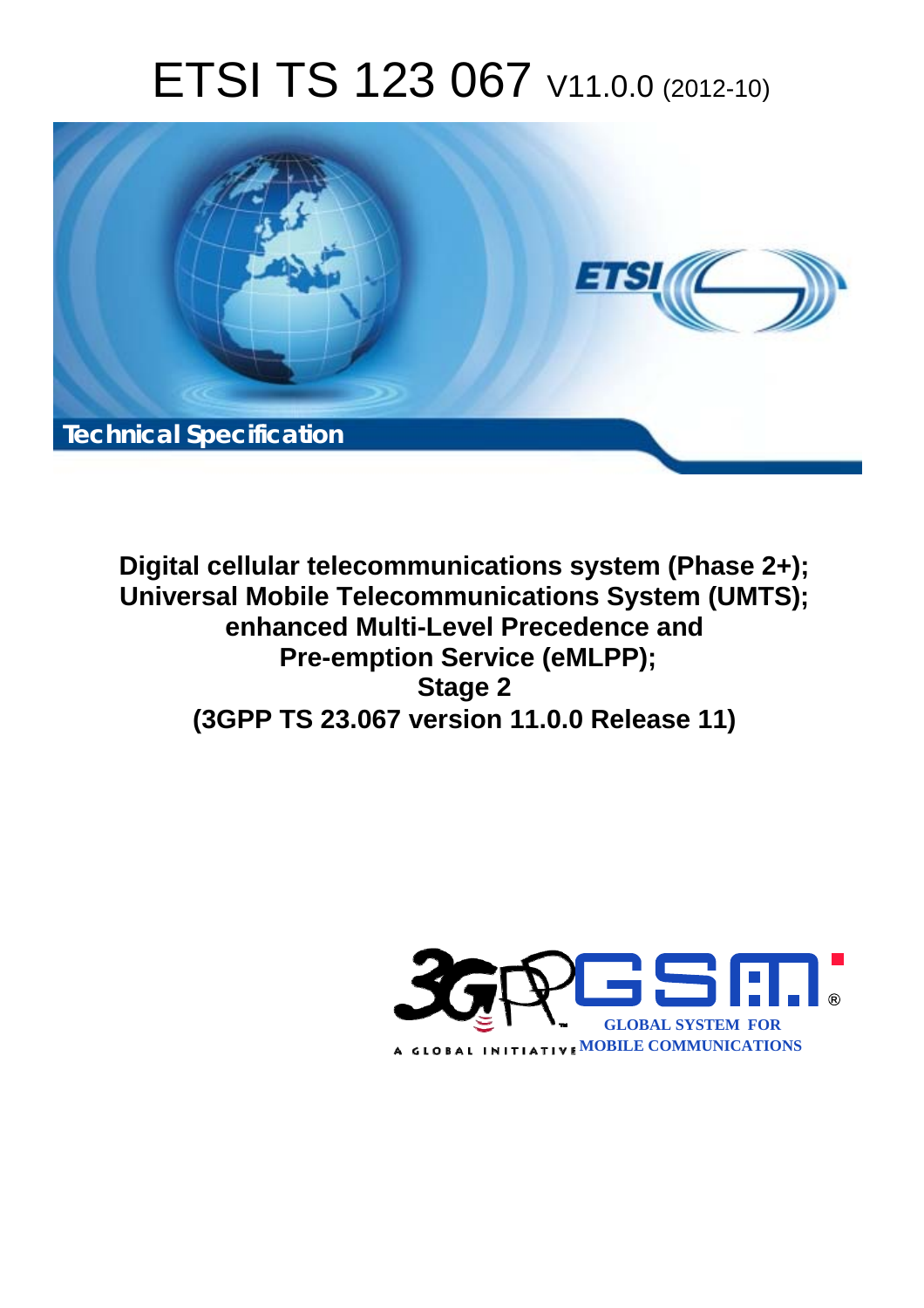Reference RTS/TSGC-0423067vb00

> Keywords GSM,UMTS

#### *ETSI*

#### 650 Route des Lucioles F-06921 Sophia Antipolis Cedex - FRANCE

Tel.: +33 4 92 94 42 00 Fax: +33 4 93 65 47 16

Siret N° 348 623 562 00017 - NAF 742 C Association à but non lucratif enregistrée à la Sous-Préfecture de Grasse (06) N° 7803/88

#### *Important notice*

Individual copies of the present document can be downloaded from: [http://www.etsi.org](http://www.etsi.org/)

The present document may be made available in more than one electronic version or in print. In any case of existing or perceived difference in contents between such versions, the reference version is the Portable Document Format (PDF). In case of dispute, the reference shall be the printing on ETSI printers of the PDF version kept on a specific network drive within ETSI Secretariat.

Users of the present document should be aware that the document may be subject to revision or change of status. Information on the current status of this and other ETSI documents is available at <http://portal.etsi.org/tb/status/status.asp>

If you find errors in the present document, please send your comment to one of the following services: [http://portal.etsi.org/chaircor/ETSI\\_support.asp](http://portal.etsi.org/chaircor/ETSI_support.asp)

#### *Copyright Notification*

No part may be reproduced except as authorized by written permission. The copyright and the foregoing restriction extend to reproduction in all media.

> © European Telecommunications Standards Institute 2012. All rights reserved.

DECT<sup>™</sup>, PLUGTESTS<sup>™</sup>, UMTS<sup>™</sup> and the ETSI logo are Trade Marks of ETSI registered for the benefit of its Members. **3GPP**TM and **LTE**™ are Trade Marks of ETSI registered for the benefit of its Members and of the 3GPP Organizational Partners.

**GSM**® and the GSM logo are Trade Marks registered and owned by the GSM Association.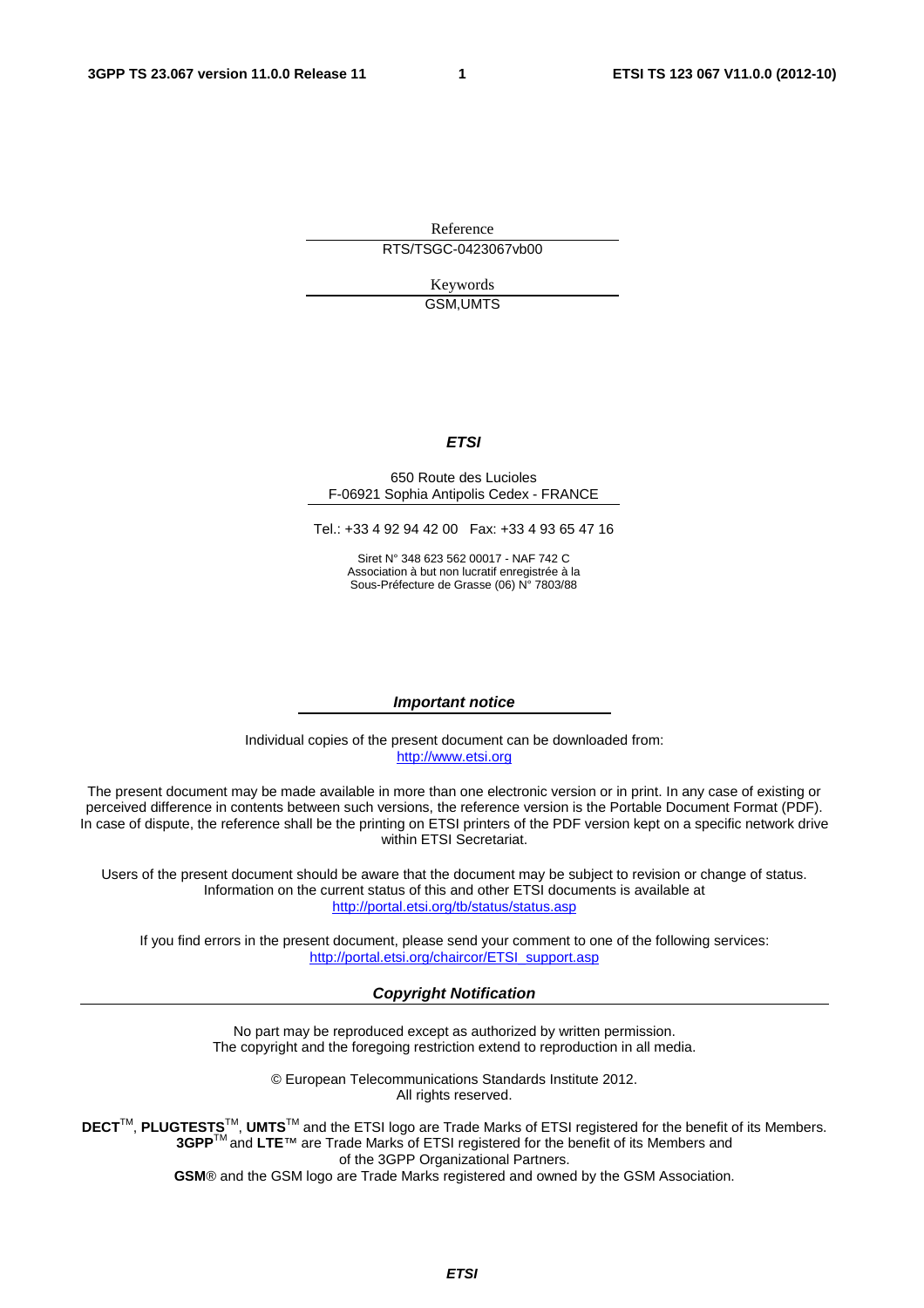# Intellectual Property Rights

IPRs essential or potentially essential to the present document may have been declared to ETSI. The information pertaining to these essential IPRs, if any, is publicly available for **ETSI members and non-members**, and can be found in ETSI SR 000 314: *"Intellectual Property Rights (IPRs); Essential, or potentially Essential, IPRs notified to ETSI in respect of ETSI standards"*, which is available from the ETSI Secretariat. Latest updates are available on the ETSI Web server ([http://ipr.etsi.org\)](http://webapp.etsi.org/IPR/home.asp).

Pursuant to the ETSI IPR Policy, no investigation, including IPR searches, has been carried out by ETSI. No guarantee can be given as to the existence of other IPRs not referenced in ETSI SR 000 314 (or the updates on the ETSI Web server) which are, or may be, or may become, essential to the present document.

### Foreword

This Technical Specification (TS) has been produced by ETSI 3rd Generation Partnership Project (3GPP).

The present document may refer to technical specifications or reports using their 3GPP identities, UMTS identities or GSM identities. These should be interpreted as being references to the corresponding ETSI deliverables.

The cross reference between GSM, UMTS, 3GPP and ETSI identities can be found under [http://webapp.etsi.org/key/queryform.asp.](http://webapp.etsi.org/key/queryform.asp)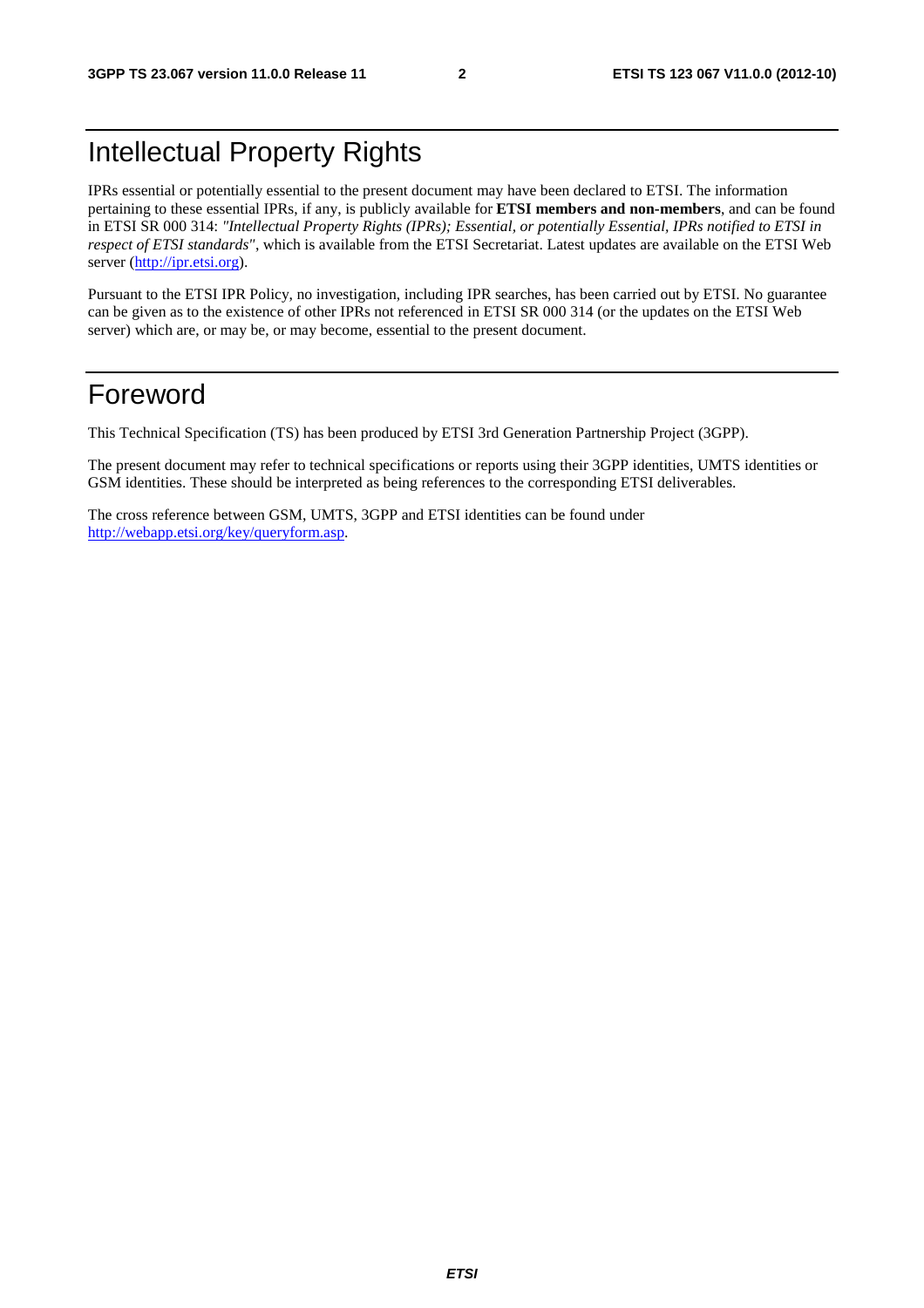$\mathbf{3}$ 

# Contents

| 1                  |  |  |  |  |  |  |
|--------------------|--|--|--|--|--|--|
| 2                  |  |  |  |  |  |  |
| 3                  |  |  |  |  |  |  |
| 3.1<br>3.2         |  |  |  |  |  |  |
|                    |  |  |  |  |  |  |
| 4                  |  |  |  |  |  |  |
| 5                  |  |  |  |  |  |  |
| 6                  |  |  |  |  |  |  |
| 7                  |  |  |  |  |  |  |
| 8                  |  |  |  |  |  |  |
| 8.1                |  |  |  |  |  |  |
| 8.1.1              |  |  |  |  |  |  |
| 8.1.2              |  |  |  |  |  |  |
| 8.2                |  |  |  |  |  |  |
| 8.3                |  |  |  |  |  |  |
| 8.4                |  |  |  |  |  |  |
| 8.5                |  |  |  |  |  |  |
| 9                  |  |  |  |  |  |  |
| 10                 |  |  |  |  |  |  |
| 11                 |  |  |  |  |  |  |
| 11.1               |  |  |  |  |  |  |
| 11.2               |  |  |  |  |  |  |
| 11.3               |  |  |  |  |  |  |
| 11.3.1             |  |  |  |  |  |  |
| 11.3.1.1           |  |  |  |  |  |  |
| 11.3.1.2           |  |  |  |  |  |  |
| 11.3.1.3           |  |  |  |  |  |  |
| 11.3.1.4           |  |  |  |  |  |  |
| 11.3.1.5           |  |  |  |  |  |  |
| 11.3.1.6<br>11.3.2 |  |  |  |  |  |  |
| 11.3.2.1           |  |  |  |  |  |  |
| 11.3.2.2           |  |  |  |  |  |  |
| 11.3.2.3           |  |  |  |  |  |  |
| 11.3.2.4           |  |  |  |  |  |  |
| 11.3.2.5           |  |  |  |  |  |  |
| 11.3.3             |  |  |  |  |  |  |
| 11.3.3.1           |  |  |  |  |  |  |
| 11.3.3.2           |  |  |  |  |  |  |
| 11.3.3.3           |  |  |  |  |  |  |
| 11.4               |  |  |  |  |  |  |
| 11.4.1             |  |  |  |  |  |  |
| 11.4.2             |  |  |  |  |  |  |
| 11.5               |  |  |  |  |  |  |
| 11.6               |  |  |  |  |  |  |
| 11.7               |  |  |  |  |  |  |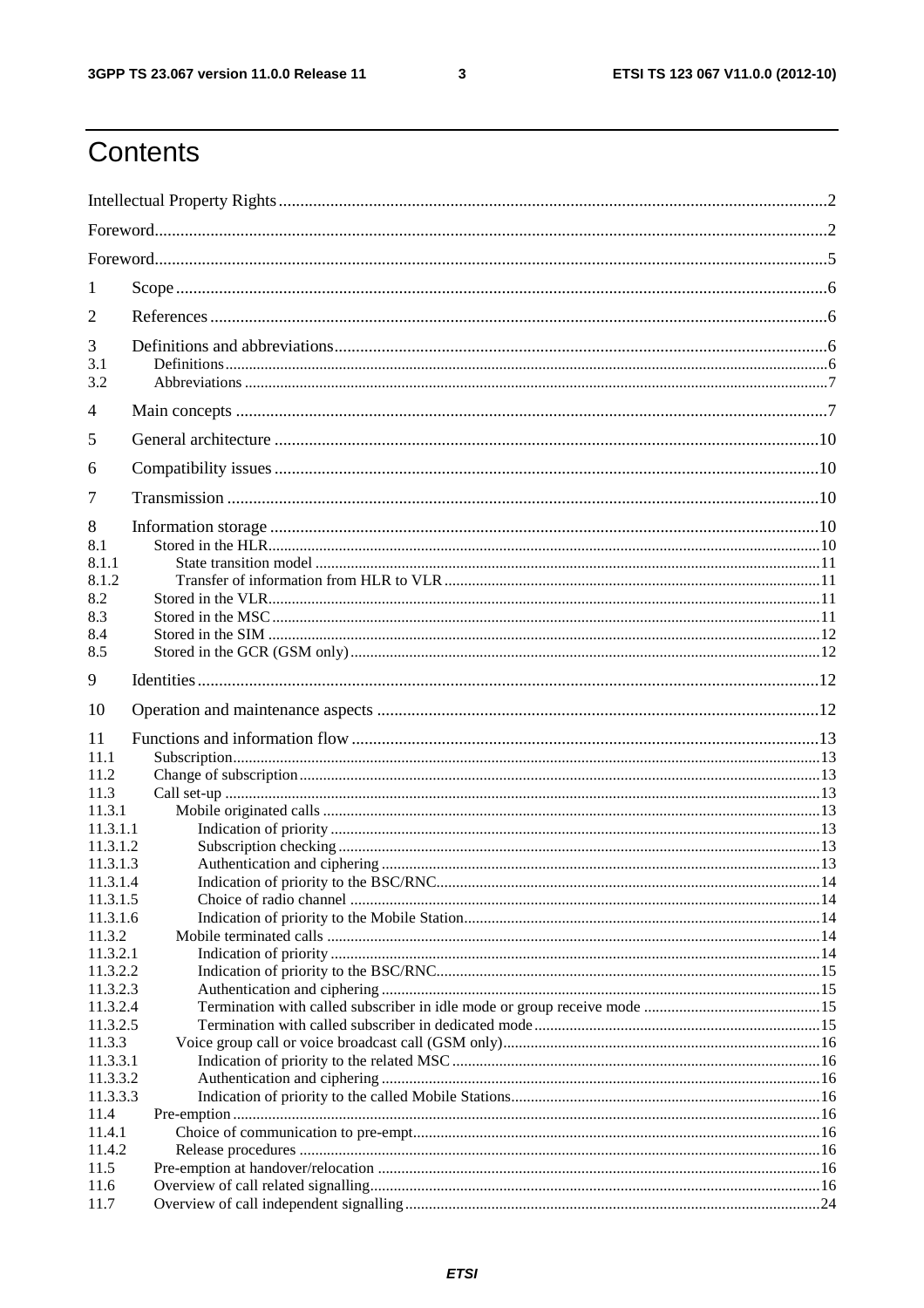$\overline{\mathbf{4}}$ 

| 11.7.2 |  |  |
|--------|--|--|
|        |  |  |
|        |  |  |
|        |  |  |
|        |  |  |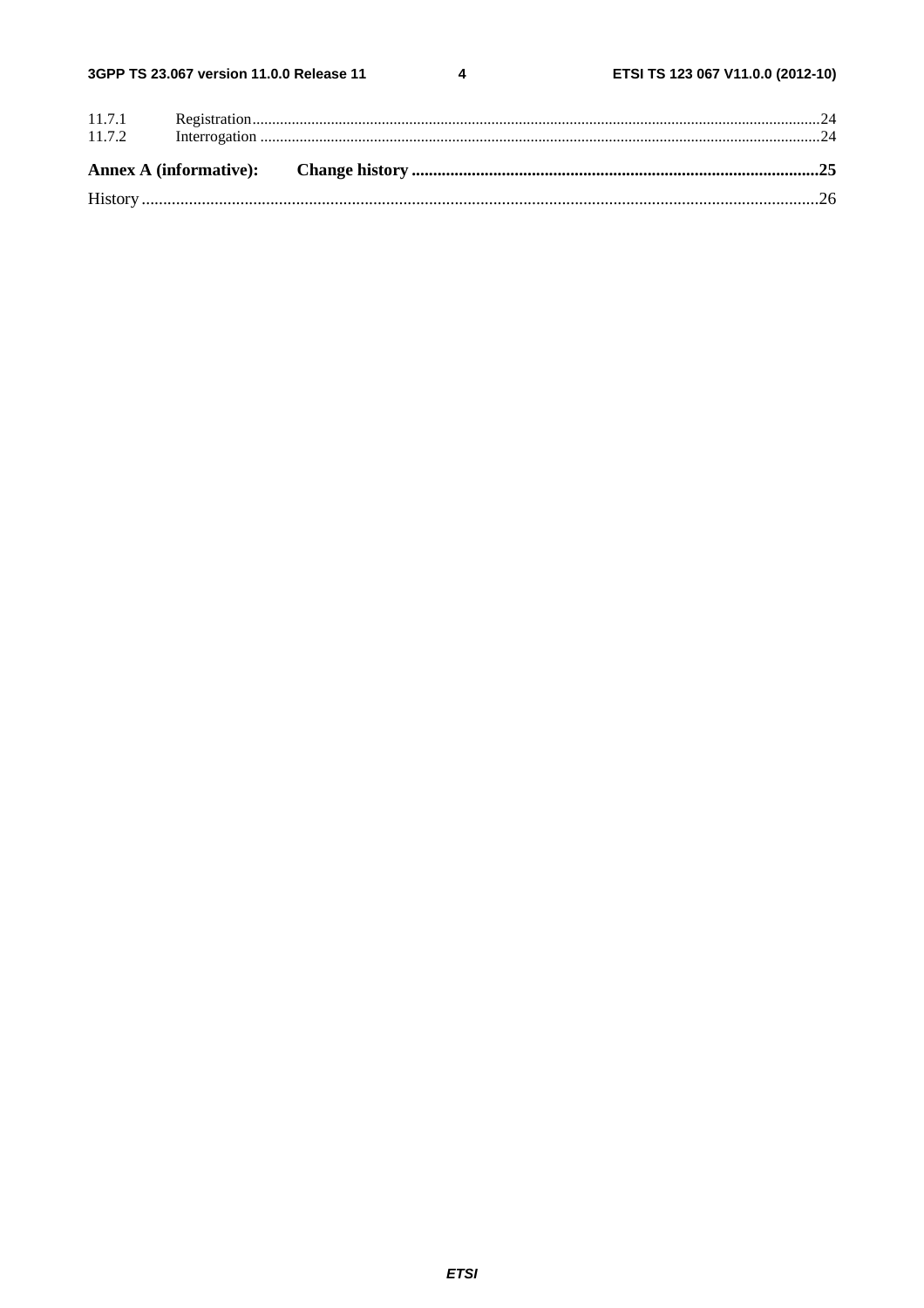# Foreword

This Technical Specification (TS) has been produced by the 3<sup>rd</sup> Generation Partnership Project (3GPP).

The contents of the present document are subject to continuing work within the TSG and may change following formal TSG approval. Should the TSG modify the contents of the present document, it will be re-released by the TSG with an identifying change of release date and an increase in version number as follows:

Version x.y.z

where:

- x the first digit:
	- 1 presented to TSG for information;
	- 2 presented to TSG for approval;
	- 3 or greater indicates TSG approved document under change control.
- y the second digit is incremented for all changes of substance, i.e. technical enhancements, corrections, updates, etc.
- z the third digit is incremented when editorial only changes have been incorporated in the document.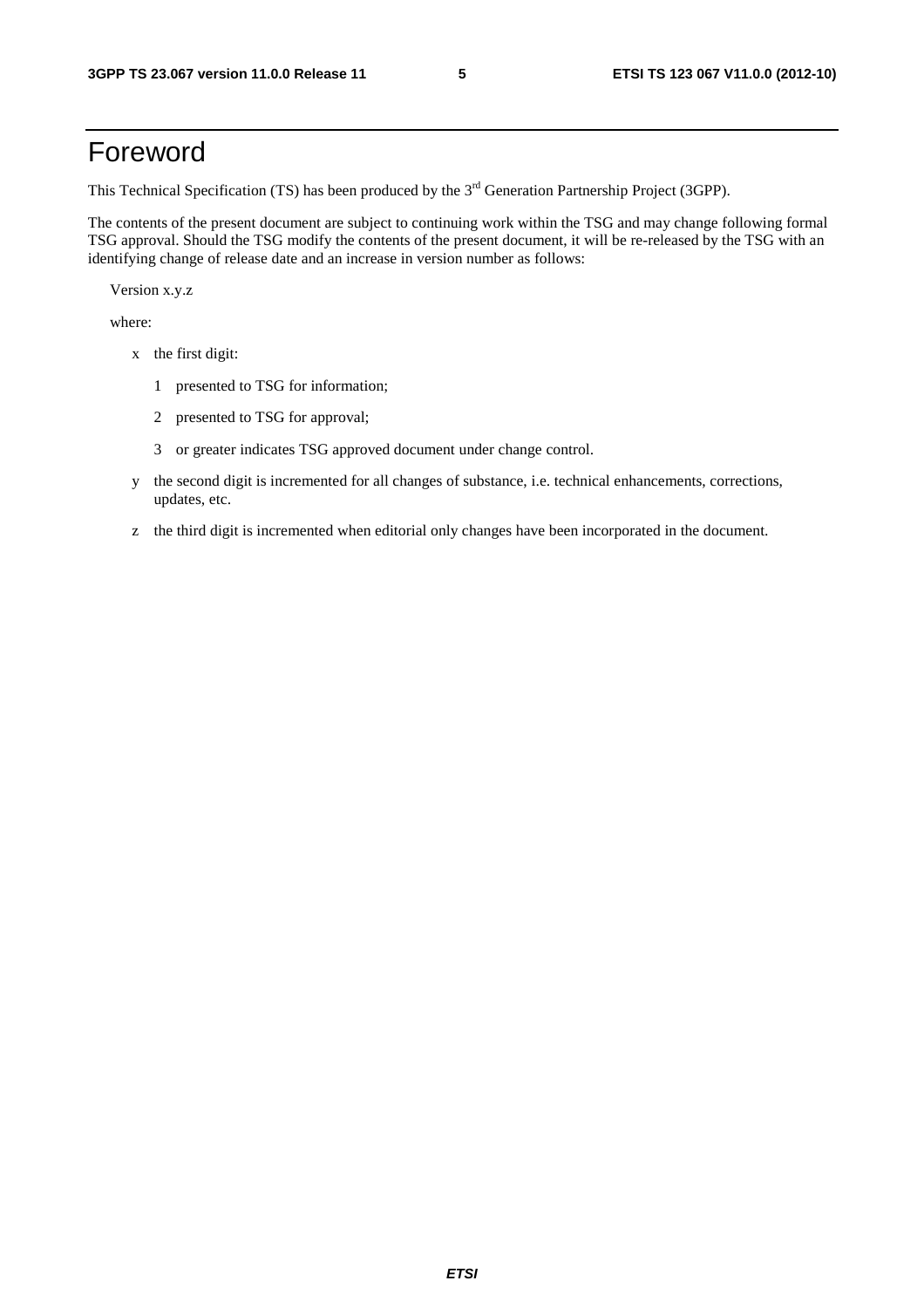### 1 Scope

The present document specifies the stage 2 description of the enhanced Multi-Level Precedence and Pre-emption Service (eMLPP) which provides different call priorities in combination with fast call set-up and pre-emption for different applications according to 3GPP TS 22.067.

# 2 References

The following documents contain provisions which, through reference in this text, constitute provisions of the present document.

- References are either specific (identified by date of publication, edition number, version number, etc.) or non-specific.
- For a specific reference, subsequent revisions do not apply.
- For a non-specific reference, the latest version applies.
- [1] 3GPP TR 21.905: "3G Vocabulary".
- [2] 3GPP TS 22.101: "UMTS Service Principles".
- [3] 3GPP TS 22.067: "enhanced Multi-Level Precedence and Pre-emption service (eMLPP) Stage 1".
- [4] 3GPP TS 23.011:"Technical realization of supplementary services".
- [5] 3GPP TS 43.068: "Voice Group Call Service (VGCS) Stage 2".
- [6] 3GPP TS 43.069: "Voice Broadcast Service (VBS) Stage 2".
- [7] 3GPP TS 48.008: "Mobile Switching Centre Base Station System (MSC BSS) interface Layer 3 specification".
- [8] ITU-T Recommendation Q.85: "Stage 2 description for community of interest supplementary services (clause 3: Multi-Level Precedence and Pre-emption MLPP)".
- [9] ITU-T Recommendation Q.735: "Stage 3 description for community of interest supplementary services using SS No. 7 (clause 3: Multi-Level Precedence and Pre-emption (MLPP)".
- [10] *Void*
- [11] 3GPP TS 25,331: "RRC Protocol Specification".
- [12] 3GPP TS 25.413: "UTRAN Iu Interface RANAP Signalling".
- [13] 3GPP TS 24.008: "Core Network Protocols Stage 3".
- [14] 3GPP TS 23.107: "Quality of Service (QoS) concept and architecture".
- [15] 3GPP TS 29.002: "Mobile Application Part (MAP) specification".

### 3 Definitions and abbreviations

### 3.1 Definitions

For the purposes of the present document, the terms and definitions given in 3GPP TS 22.067 and the following apply: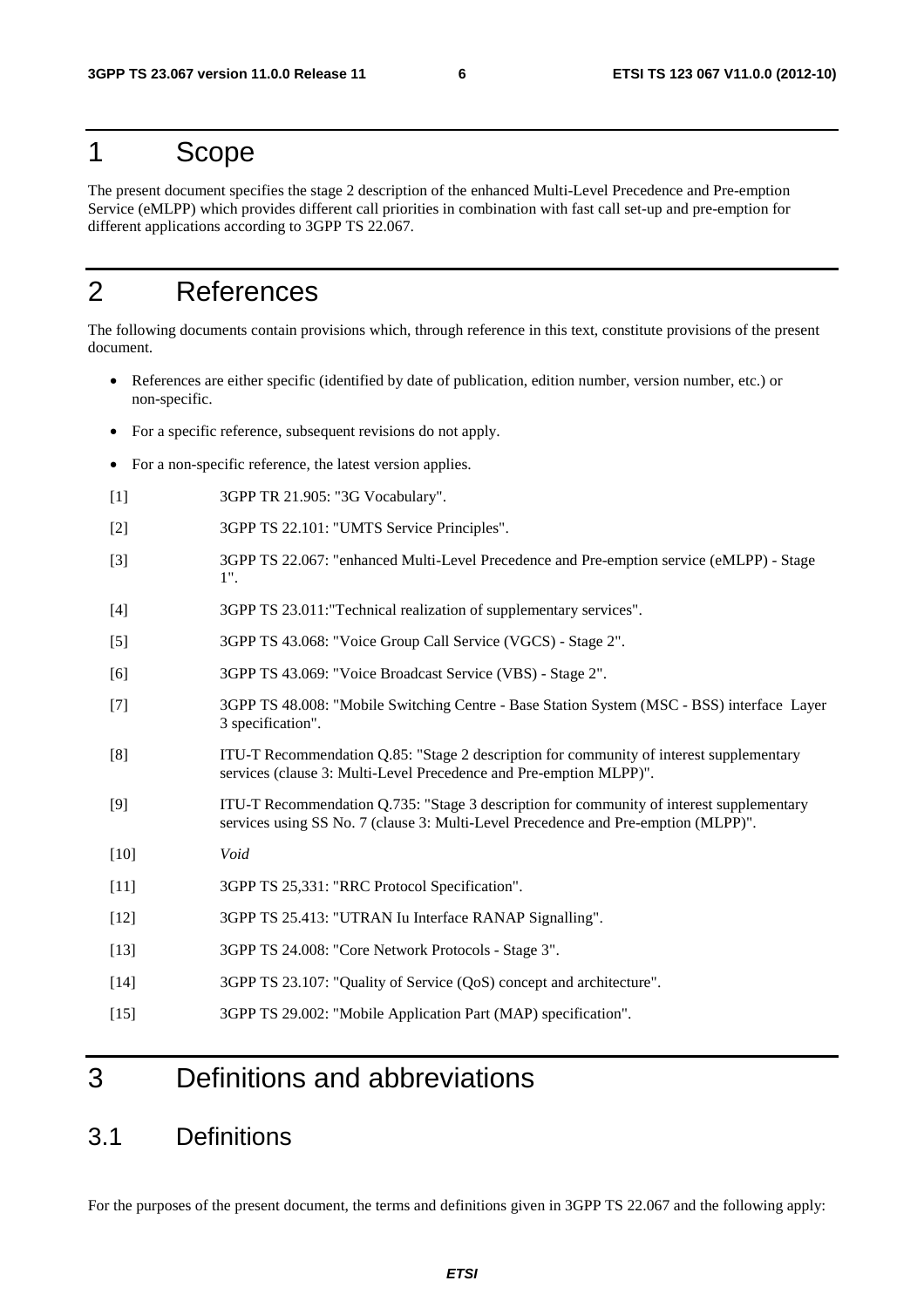**resource pre-emption:** the termination of a call of a low priority user such that resources can be made available for a precedence call of higher priority. Resource pre-emption could be initiation resource pre-emption or handover resource pre-emption

**called-party pre-emption:** termination of a call to a particular user when a higher priority call is directed towards that specific user. Called party pre-emption is decided by the Mobile Station. In case of point-to-point calls, this shall be performed by Call Waiting with automatic acceptance of the waiting call by the Mobile Station

**compatible Mobile Station:** mobile stations which support eMLPP and therefore have precedence and pre-emption capabilities

**non-compatible Mobile Station:** mobile stations which do not support eMLPP

**SIM:** subscriber Identity Module. This specification makes no distinction between SIM and USIM.

Handover: This specification uses the term handover for GSM and the same term meaning relocation in UMTS.

### 3.2 Abbreviations

For the purposes of the present document, the abbreviations given in 3G TR 21.905 apply.

### 4 Main concepts

The enhanced Multi-Level Precedence and Pre-emption service (eMLPP) provides different levels of precedence for call set-up and for call continuity in case of handover.

There are seven priority levels which are defined in 3GPP TS 22.067. The highest level (A) is reserved for network internal use. The second highest level (B) may be used for network internal use or, optionally, depending on regional requirements, for subscription. These two levels (A and B) may only be used locally, i.e. in the domain of one MSC. The other five priority levels are offered for subscription and may be applied globally, e.g. on inter switch trunks, if supported by all related network elements, and also for interworking with ISDN networks providing the MLPP service.

The seven priority levels are defined as follows:

- A (highest, for network internal use)
- B (for network internal use or, optionally, for subscription)
- 0 (for subscription)
- 1 (for subscription)
- 2 (for subscription)
- 3 (for subscription)
- 4 (lowest, for subscription).

Levels A and B shall be mapped to level 0 for priority treatment outside of the MSC area in which they are applied.

As a network specific configuration, the ability to pre-empt other calls of lower priority and the application of fast call set-up procedures can be assigned to each priority level. An example for an eMLPP configuration is given in 3GPP TS 22.067.

NOTE 1: The present specification defines the concepts for handling of priorities in the network including the indication whether pre-emption or fast call set-up procedures are to be applied. Note that the call set-up procedures themselves are specified in the corresponding stage 2 descriptions of the services where they are to be used. There is presently only a requirement for VBS and VGCS (3GPP TS 43.069 and 3GPP TS 43.068, respectively).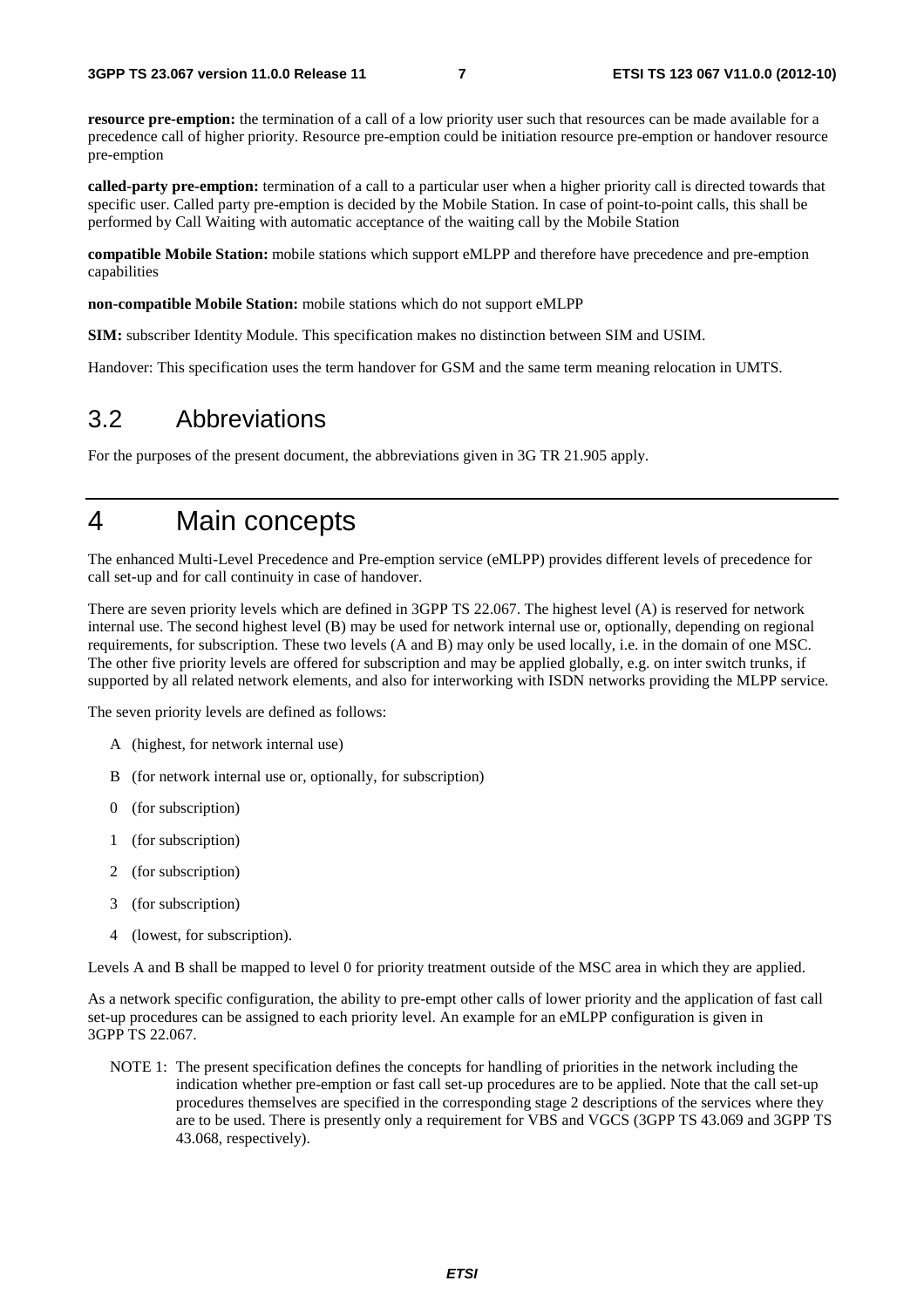NOTE 2: The network operator has to assure that the particular eMLPP configuration he applies and the subscriptions he issues are co-ordinated with the network planning (especially for blocking) and the implementation options applied (e.g. the use of OACSU) in order to guarantee the service performance for the subscriber.

Considering aspects of priority handling, the following issues can be considered for each call:

- a) contention during the initial random access (no specific definitions apply for eMLPP. Delays due to access collision have to be managed by a corresponding planning of the network resources);
- b) in GSM, contention in gaining radio resources during the call set-up phase and during handover (this item relates to the assignment of SDCCH and TCH for which queuing and pre-emption mechanisms are applied for eMLPP);

 in UMTS, contention in gaining radio resources during the call set-up phase and during relocation (this item relates to the assignment of DCCH and DTCH for which queuing and pre-emption mechanisms are applied for eMLPP);

 A pre-emption might already be performed as a network option on the basis of the establishment cause if a network specific eMLPP configuration assigns a certain priority level to a particular establishment cause.

- c) contention in gaining terrestrial resources inside the GSM or UMTS network (this item relates to the assignment of terrestrial channels between the GSM or UMTS network nodes. Priority actions shall be performed on basis of the MLPP service implementations. The eMLPP priority levels A and B shall be mapped to the MLPP priority level 0. No further specific definitions apply for eMLPP);
- d) contention in gaining terrestrial resources in external networks (this item relates to interworking with external networks which shall be performed on basis of the MLPP service if provided in the related external networks.);
- e) application of different call set-up procedures in relation to the priority levels and the network specific configuration (three classes of set-up performance are defined in 3GPP TS 22.067, one very fast class for VBS or VGCS emergency call services, one class for fast but normal set-up times and one class allowing some delay in the set-up. The application of the corresponding procedures shall be decided by the network on the basis of the requested priority level);
- f) automatic answering of calls if the incoming call exceeds a defined priority level (if the MS is in idle mode), or called party pre-emption (if the called subscriber is engaged in communication of a lower priority);
- g) the means by which the called user is informed of priority issues and is able to make appropriate decisions if no called party pre-emption applies;
- h) the accommodation of non-compatible Mobile Stations.

The definitions in the present specification focus on the issues under item b), e), f), g) and h). Items c) and d) are related to the MLPP service implementation for the signalling system No. 7 according to ITU-T Recommendations Q.85 and Q.735.

For a call establishment, a subscriber shall be able to select any one of the priority levels he has subscribed to.

Priorities shall be treated in the network as defined in 3GPP TS 22.067. Priority treatment is different for point-to-point calls and voice broadcast calls or voice group calls, respectively:

mobile originated point-to-point call:

 The priority level depends on the calling subscriber. If the user has no eMLPP subscription, the call shall have a default priority level defined in the network. If the user has an eMLPP subscription, the call shall have the priority level selected by the user at set-up or the priority level predefined by the subscriber as default priority level by registration.

mobile terminated point-to-point calls:

 The priority level depends on the calling party. For this, interworking with the ISDN MLPP service is required. If the call is not an MLPP call, i.e. no priority level is defined, the call shall be treated in the mobile network with a default priority level. If the call is an MLPP call, the call shall be treated with the priority level provided by the interfacing network.

mobile to mobile point-to-point calls: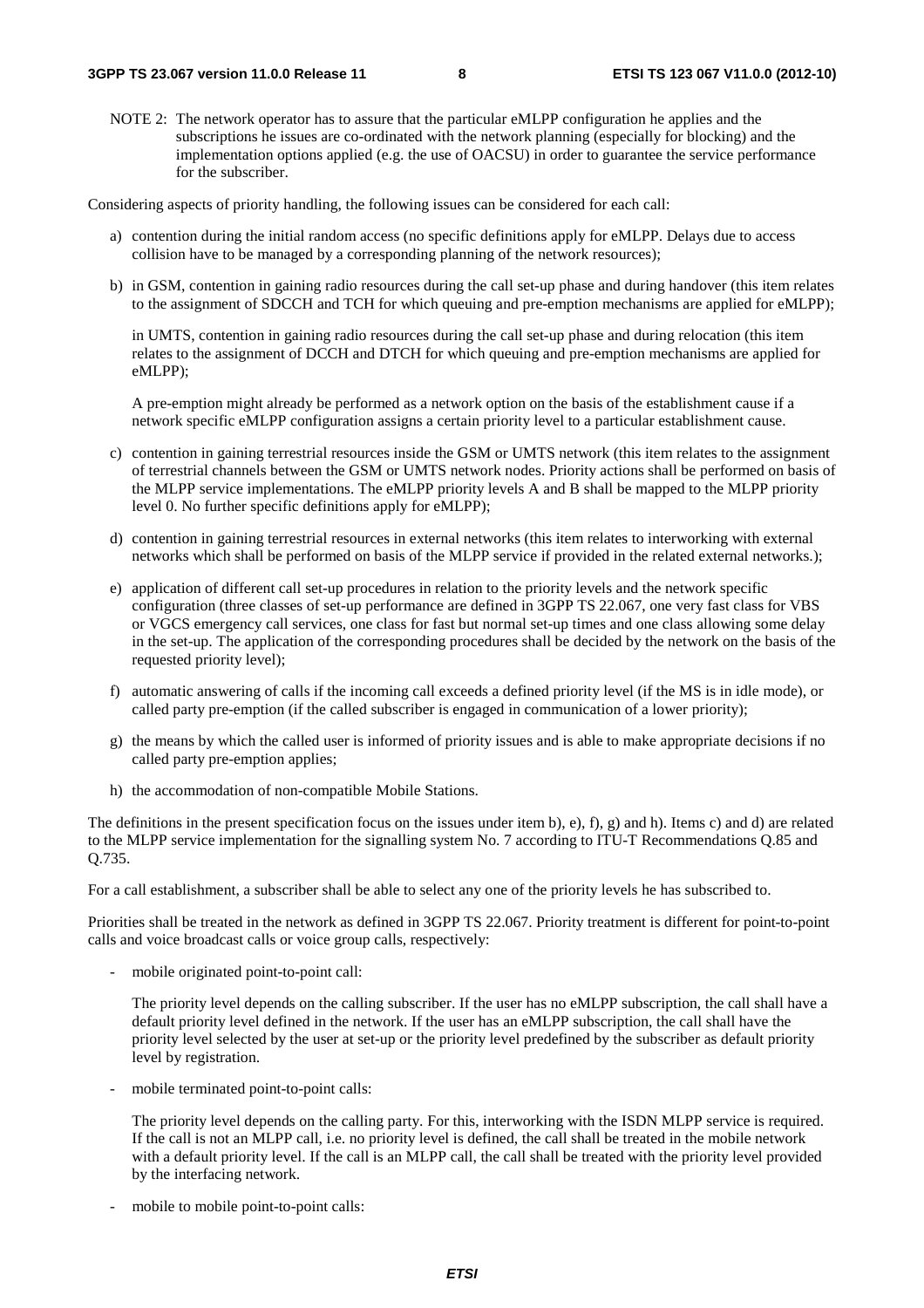The priority shall be treated for the calling subscriber as for mobile originated calls and for the called subscriber as for mobile terminated calls. However, an interworking with MLPP is not required if both the calling subscriber and the called subscriber are located in the same MSC area.

- Voice Broadcast Calls (VBS) and Voice Group Calls (VGCS):

 The link on the voice broadcast call channel or voice group call channel shall have the priority level as defined in the corresponding registration for the related voice broadcast call or voice group call in the GCR. At the early stage of a voice broadcast call or voice group call establishment, before the GCR request is made and the voice broadcast call channel or voice group call channels are assigned, the procedure shall be the same as for point-topoint calls. If the GCR response includes a priority level it shall be applied to the dedicated link of the calling mobile station as well.

Queuing and resource pre-emption shall then be applied as appropriate according to the network service configuration. In addition, automatic answering or called party pre-emption shall be applied as appropriated according to the Mobile Station's internal service configuration.

The MSC shall maintain a record of the priority level of each call in progress in its area such that it can arbitrate over resources in a defined manner.

The priority level can be included in the CM\_SERVICE\_REQUEST message in the case that a user establishing a point-to-point call is using a compatible Mobile Station (see clause 6).

If the subscriber has not selected a priority level for that call or uses a non compatible Mobile Station (see clause 6), the priority level shall be assigned according to the respective VLR data.

The priority level of a call shall be determined by the MSC. Accordingly, the MSC shall request channel assignment with an indication of the priority level and the pre-emption capability of that call. For this the MSC shall use the priority message element as defined in 3GPP TS 48.008. Mapping of the priority information in this message element on the network specific eMLPP configuration shall be performed in the MSC. Queuing and resource pre-emption shall be performed accordingly if necessary.

In GSM, in addition to the priority signalling, the requirement for a direct assignment of a TCH shall be included in the establishment cause of the CHAN\_REQ message in order to support a fast call set-up procedure in the BSC at the earliest possible stage of the call establishment for high priority calls if applicable.

In UMTS, in addition to the priority signalling, the RRC CONNECTION REQUEST message shall be included the establishment cause.

Automatic answering or, if necessary, called-party pre-emption has to be performed by the Mobile Station as defined in the following:

- point-to-point calls:

 If the user is in idle mode, the Mobile Station shall automatically connect to an incoming call of a sufficient priority level. The priority level shall be included in the paging message and in the set-up message. If the user is in dedicated mode and has a subscription to Call Waiting, a Call Waiting indication including the priority level of the call shall be given to the Mobile Station which automatically accepts the waiting call.

There is no called party pre-emption for point-to-point calls without Call Waiting.

voice group calls and voice broadcast calls:

 Notifications for other voice group calls, voice broadcast calls or information on paging for point-to-point calls shall be given to the Mobile Stations involved in on-going voice group calls or voice broadcast calls as defined in 3GPP TS 43.068 and 3GPP TS 43.069, respectively. The notifications include the related priority level of the call. In case of a notified call with higher priority where called-party pre-emption applies, the Mobile Station shall automatically leave the on-going voice group call or voice broadcast call and react according to the type of the notified call type.

For both cases, the priority level applied shall be included, either in the paging message or Call Waiting indication, or in the notification message, in order to enable the Mobile Station to decide on an automatic reaction (automatic answering or called-party pre-emption) or to indicate the incoming, non pre-empting call to the user.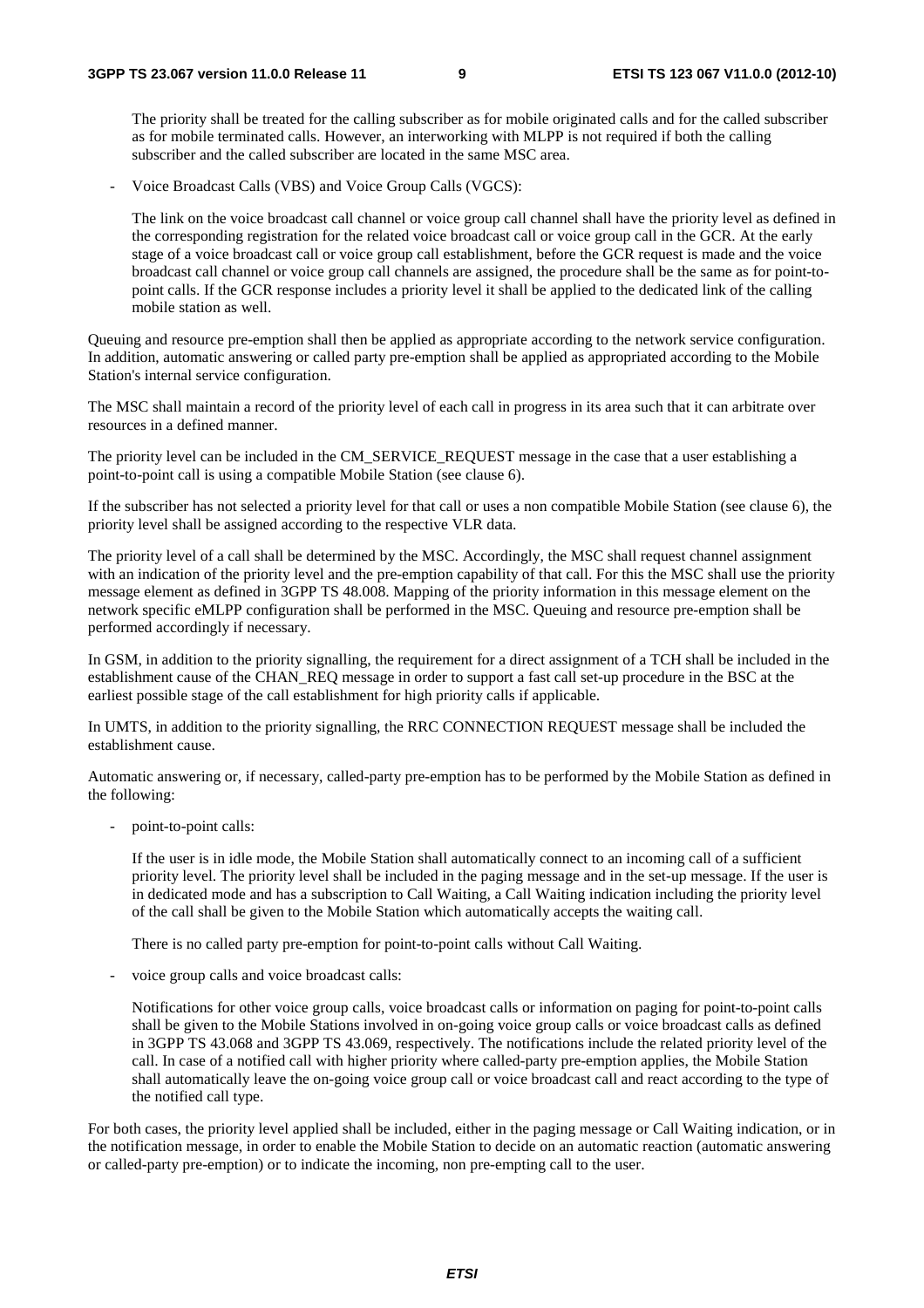The priority information of the assignment request shall also be applied for BSS internal and also UTRAN internal handover. For external handover, the MSC shall include the priority information in the handover request according to the definition in 3GPP TS 48.008 (for GSM) and TS 25.413 (for UMTS) in the same way as for the assignment request.

# 5 General architecture

No specific requirements are identified.

### 6 Compatibility issues

eMLPP cannot be applied with standard GSM Phase 1 or Phase 2 Mobile Stations (non compatible Mobile Stations) with all service aspects. A dedicated Mobile Station (compatible Mobile Station) with eMLPP capability is required.

Specific functions a compatible Mobile Station shall provide are:

- priority selection via MMI for call establishment in case of an eMLPP subscription including priority levels above level 4;
- analysis of the priority level included in a paging message, Call Waiting indication or notification into a voice group call or voice broadcast call, respectively;
- automatic reaction on basis of the analysed priority level in case of an incoming call while in dedicated mode, group transmit mode or group receive mode, respectively, according to the user defined Mobile Station configuration (for each subscribed priority level the user shall be able to configure the Mobile Station for automatic acceptation or indication or rejection of an incoming call);
- NOTE: Functions related to notifications are only required for Mobile Stations providing VBS or VGCS functions as defined in 3GPP TS 43.069 and 3GPP TS 43.068, respectively.

However, if eMLPP is provided in a network, it can be applied to non compatible Mobile Stations in the following way:

calls of subscribers which have no specific eMLPP subscription shall be treated for resource pre-emption with a default priority level.

This shall also apply independent of the use of compatible or non compatible Mobile Stations;

- calls of eMLPP subscribers which use a non compatible Mobile Station shall be treated for resource pre-emption with the subscriber's default priority level;
- calls to eMLPP subscribers which use a non compatible Mobile Station shall be indicated to the user by Call Waiting as normal.

# 7 Transmission

No specific requirements are identified.

# 8 Information storage

### 8.1 Stored in the HLR

Information concerning the maximum priority level which a subscriber is entitled to use at call establishment shall be stored in the HLR.

If the maximum priority level is above level 4, one level shall be indicated as default level. This default level shall be used for mobile originated calls if no priority selection is performed by the user at call establishment.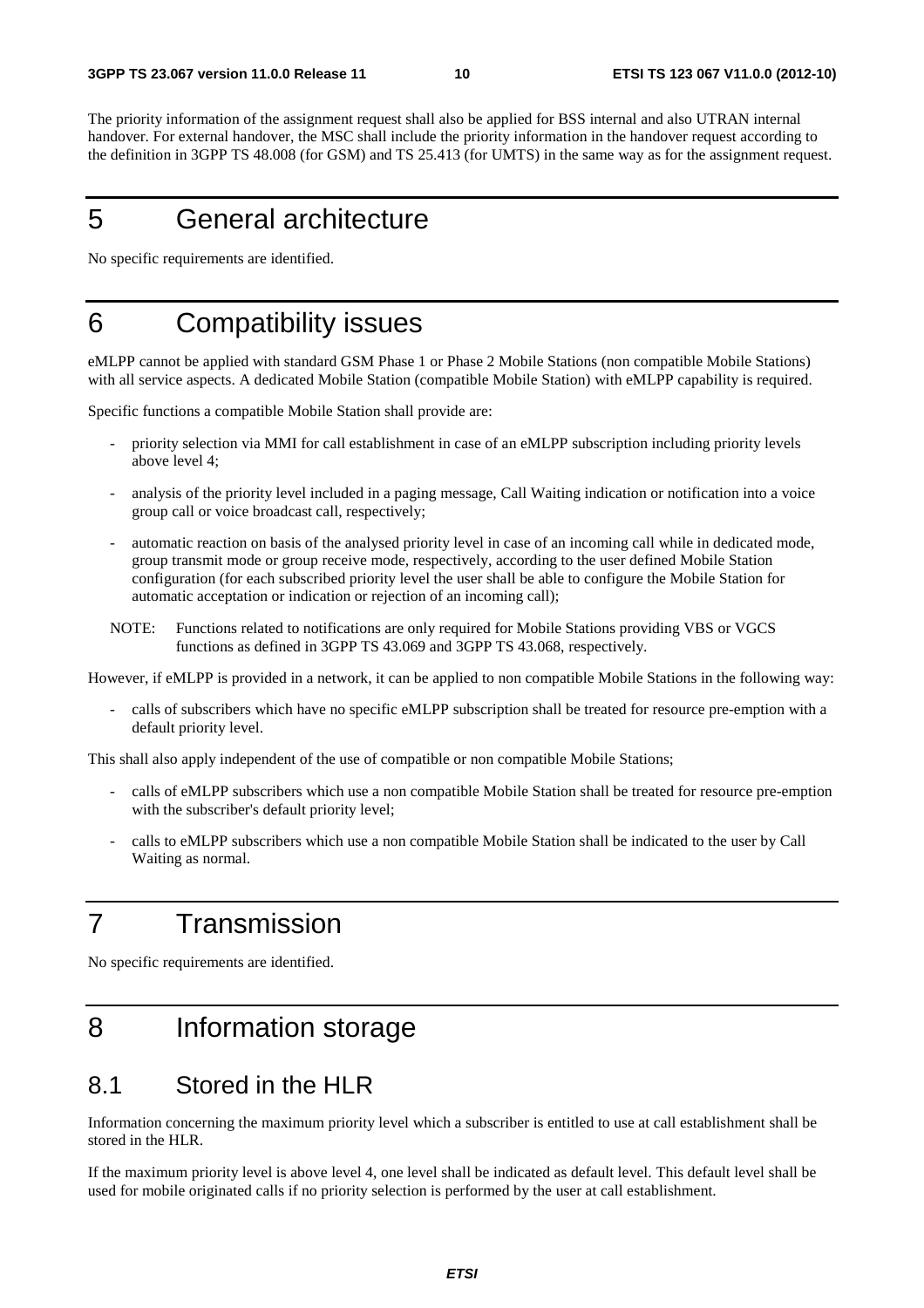The default selection can be performed by the subscriber by means of a registration procedure.

NOTE The priority levels in the subscription are related to point-to-point calls. VBS and VGCS calls are treated with the priority level defined in the GCR for a certain group ID in a certain group call area which can be different to the priority levels explicitly defined in the eMLPP subscription. However, these levels are then implicitly defined with the subscribed group IDs.

eMLPP may have the following logical states (refer to 3GPP TS 23.011 for an explanation of the notation):

| <b>Provisioning State</b> | <b>Registration State</b> | <b>Activation State</b> | <b>HLR Induction State</b> |
|---------------------------|---------------------------|-------------------------|----------------------------|
| (Not Provisioned,         | Not Registered.           | Not Active              | Not Induced)               |
| (Provisioned,             | Registered,               | Active and Operative    | Not Induced)               |

The HLR shall store the logical state of eMLPP (which shall be one of the valid states listed above) on a per subscriber basis.

#### 8.1.1 State transition model

The following figure shows the successful cases of transition between the applicable logical states of eMLPP. The state changes are caused by actions of the service provider.

Note that error cases are not shown in the diagram as they normally do not cause a state change. Additionally, some successful requests may not cause a state change. Hence they are not shown in the diagram.



**Figure 1: State transition model for eMLPP** 

### 8.1.2 Transfer of information from HLR to VLR

If the provisioning state for eMLPP is 'Provisioned' then, when the subscriber registers on a VLR, the HLR shall send that VLR information about the logical state of eMLPP, the maximum priority level and the default priority level.

If any of the eMLPP subscriber data is changed, the HLR shall send to the VLR the complete eMLPP subscriber data.

### 8.2 Stored in the VLR

For eMLPP, the VLR shall store the service state information, the maximum priority level a subscriber is entitled to use and the default priority level received from the HLR.

### 8.3 Stored in the MSC

The network specific service configuration of eMLPP defined by the network operator as specified in 3GPP TS 22.067 shall be stored within each MSC. This includes information on resource pre-emption actions for any given levels of incoming and on-going call priority. An example for a network specific service configuration is given in 3GPP TS 22.067.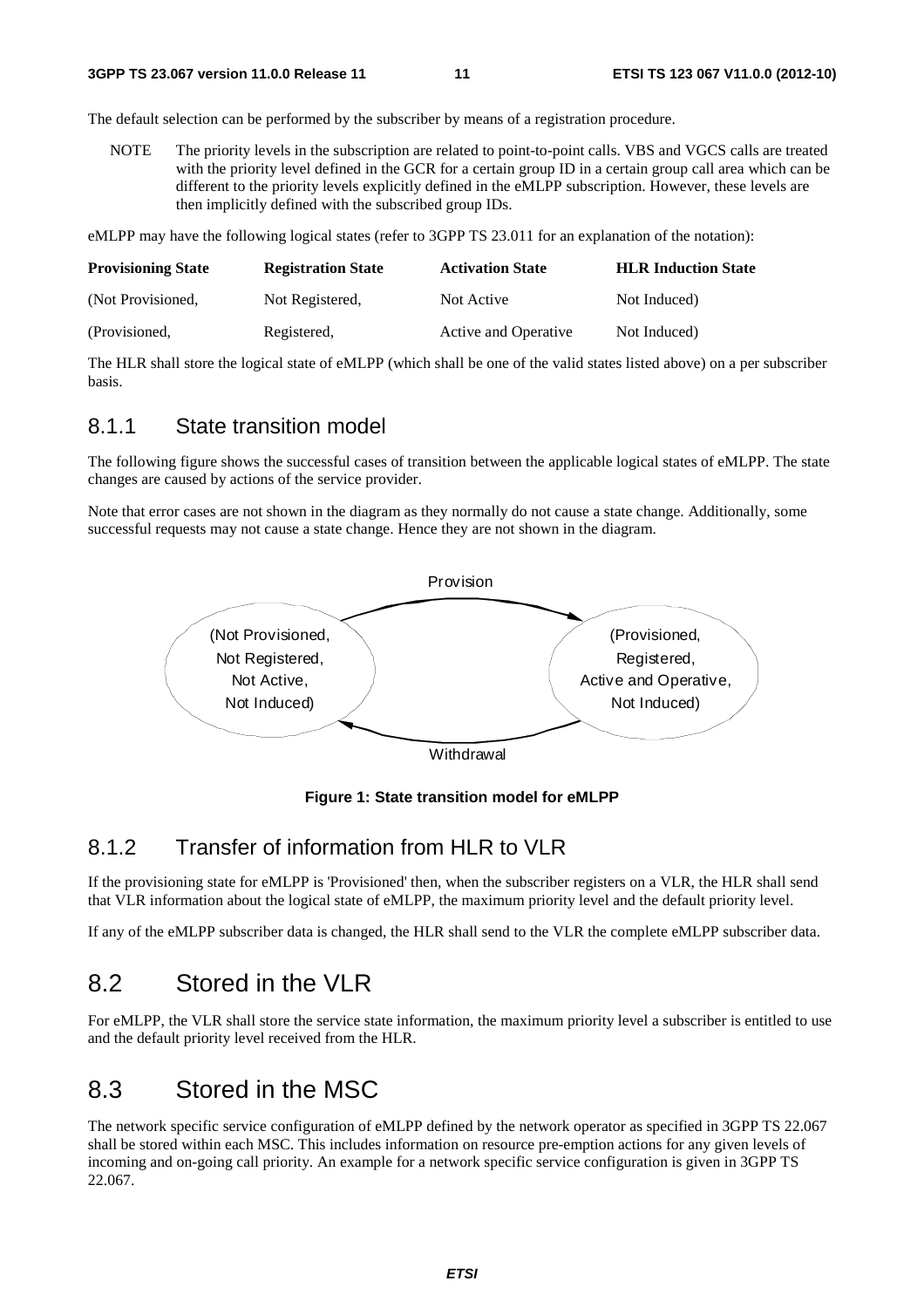### 8.4 Stored in the SIM

Each compatible Mobile Station shall be aware of the automatic answering actions for any given levels of priority so that when in idle mode or dedicated mode or group receive mode or group transmit mode, it can decide on the necessary reactions to be taken according to the priority information of the incoming call.

| <b>Priority level</b> | <b>Subscription</b><br>available | <b>Automatic</b><br>answering<br>applies | Fast set-up<br>actions (note) |
|-----------------------|----------------------------------|------------------------------------------|-------------------------------|
|                       | yes/no                           | yes/no                                   | yes/no                        |
| в                     | yes/no                           | yes/no                                   | yes/no                        |
|                       | yes/no                           | yes/no                                   | yes/no                        |
|                       | yes/no                           | yes/no                                   | yes/no                        |
|                       | yes/no                           | yes/no                                   | yes/no                        |
| 3                     | yes/no                           | yes/no                                   | yes/no                        |
|                       | ves/no                           | --                                       | ves/no                        |

|  |  |  |  | For this, the SIM shall store the following data: |  |
|--|--|--|--|---------------------------------------------------|--|
|--|--|--|--|---------------------------------------------------|--|

NOTE: Fast set-up actions which shall be performed by the Mobile Stations if indicated in the SIM data are the use of the appropriate establishment cause and the reaction on accelerated establishment procedures allowed by the network (see subclause 11.6).

The automatic reaction of the Mobile Station for automatic answering or called party pre-emption shall be predefined by the user via MMI. For each subscribed priority level the user shall be able to configure the Mobile Station for automatic acceptation or indication or rejection of an incoming call.

In addition, the Mobile Station shall verify a priority level selected by the user at call establishment against the priority levels stored on the SIM and act accordingly as defined in subclause 11.5.1.2.

The Mobile Station shall perform automatically the related functions for a fast call set-up if related with a selected priority.

# 8.5 Stored in the GCR (GSM only)

In the network, specific service configurations for VBS and VGCS calls which are registered in the GCR, a priority level shall be assigned to each voice broadcast call or voice group call configuration, according to 3GPP TS 43.069 and 3GPP TS 43.068, respectively.

# 9 Identities

No specific requirements are identified.

# 10 Operation and maintenance aspects

- NOTE: A list and short description of the operation and maintenance aspects will be given. This includes the options and parameters which can be set by the operator.
- Handling of timers;
- registration aspects etc.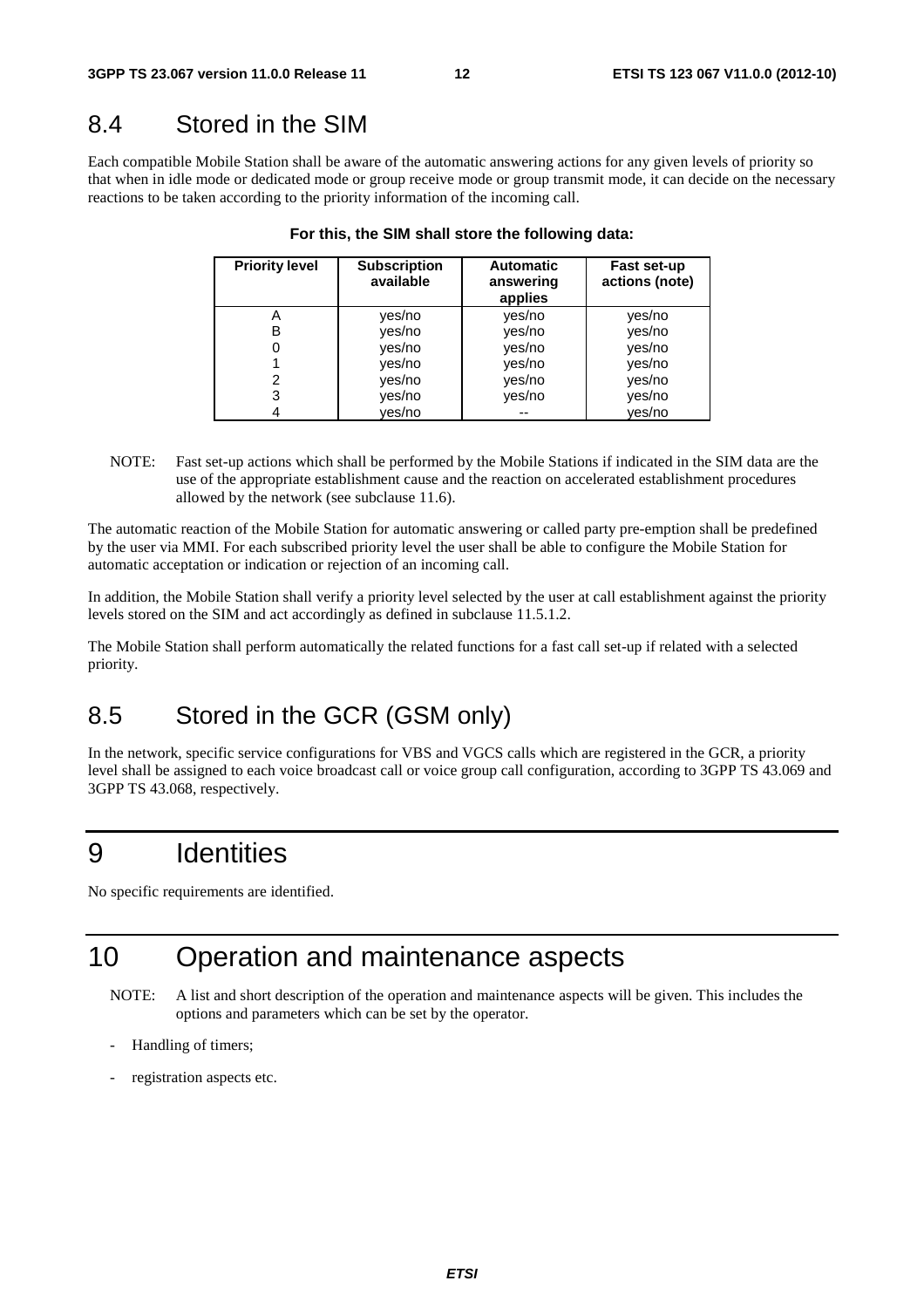# 11 Functions and information flow

### 11.1 Subscription

When the subscriber record is created in the HLR, the maximum priority level a subscriber is entitled to use shall be included.

### 11.2 Change of subscription

The network operator can change the maximum priority level of any eMLPP subscriber at any time. A change of subscription shall not affect any on-going calls at the moment of change. The subscriber cannot change the maximum priority level via the MMI.

### 11.3 Call set-up

#### 11.3.1 Mobile originated calls

#### 11.3.1.1 Indication of priority

The Mobile Station may indicate the priority of each call initiated. If no priority is indicated by the user or a noncompatible Mobile Station is used then the default priority level shall be applied which is stored in the VLR. The selection of priority shall be an MMI function.

Mobile stations indicate the priority of their call in the signalling that takes place during the call establishment process.

No preferential treatment will be possible during this initial random access until the point at which the priority information is received by the network (CM\_SERV\_REQ message). Alternatively, a resource pre-emption might already take place on basis of an establishment cause.

In GSM, prior to the indication of the selected priority level in the CM\_SERV\_REQ message, the BSC may decide on the assignment of an SDCCH or direct assignment of a TCH on the basis of the establishment cause in the CHAN\_REQ message. This allows the BSC to support a fast call set-up at the earliest stage of the call establishment. The establishment cause for emergency calls or an establishment cause indicating the request for fast call set-up shall be able to trigger this function.

In UMTS, prior to the indication of the selected priority level in the CM\_SERV\_REQ message, the RNC shall receive the establishment cause in the RRC CONNECTION SETUP REQUEST.

#### 11.3.1.2 Subscription checking

The Mobile Station shall verify the selected priority level against the priority levels stored in the SIM. If the selected priority is not allowed, then the priority of the call shall be modified to that of the nearest allowed priority level below the requested level.

The MSC shall request the VLR to verify if the subscriber is allowed to use the selected priority level.

#### 11.3.1.3 Authentication and ciphering

A GSM network may wish to omit or postpone authentication and ciphering in order to provide for a faster call set-up.

If the network decides to omit or postpone authentication and ciphering for a call it can send a CM\_SERV\_ACC message in reply to the CM\_SERV\_REQ message.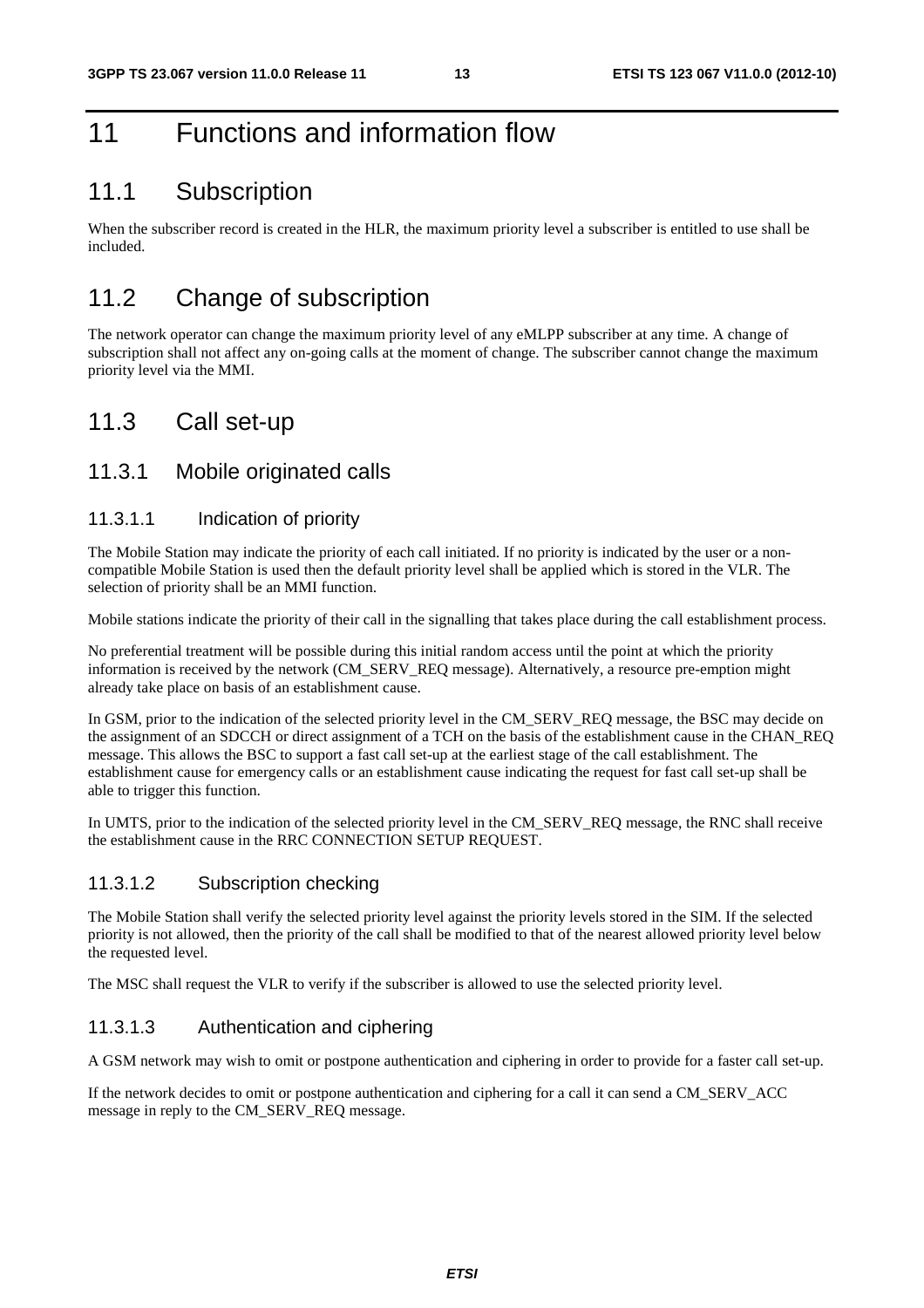### 11.3.1.4 Indication of priority to the BSC/RNC

In GSM, the channel assignment request to the BSC shall also include the priority level and pre-emption capability of the connection as defined in 3GPP TS 48.008. The MSC maps the eMLPP priority on these priority levels. In addition, the eMLPP priority shall be explicitly indicated to the BSC in the assignment request. The BSC shall store the priority level in order to decide on later actions, e.g. to arrange notifications to the Mobile Station according to priorities.

In UMTS, the RAB assignment request to the RNC may also include the priority level and pre-emption capability of the connection as defined in TS 25.413 [12]. The MSC maps the eMLPP priority on these priority levels. In addition, the eMLPP priority shall be explicitly indicated to the RNC in the RAB assignment request. Values for radio access bearer service attributes defined in TS 23.107 [14] should be taken into account for mapping from eMLPP priority into priority related information element in RANAP. The RNC shall store the priority level in order to decide on later actions, e.g. to arrange notifications to the Mobile Station according to priorities.

#### 11.3.1.5 Choice of radio channel

If an appropriate radio channel is available the BSC (for GSM) or the RNC (for UMTS) shall assign it as normal. If no channels are available then the BSC (for GSM) or the RNC (for UMTS) shall perform queuing according to the priority levels. If the assignment request has a pre-emption capability indicator, pre-emption shall be performed.

In addition, the network related service configuration defines the set-up class in relation to a priority level and therefore the allowable delay of the call establishment (see 3GPP TS 22.067). By using this information, the MSC shall decide whether OACSU may be applied for a call or not.

#### 11.3.1.6 Indication of priority to the Mobile Station

The network shall include the assigned priority level in a CALL\_PROCEEDING message if the network supports priority.

The Mobile Station shall store the priority level requested by the user, possibly overridden by the level received by the network, to perform automatic answering of calls or pre-emption of on-going calls.

NOTE: When the mobile station connects to the R98 or older network, the mobile station may not receive priority granted even if the network supports priority.

### 11.3.2 Mobile terminated calls

#### 11.3.2.1 Indication of priority

For a mobile terminated call, the priority level is defined in the ISUP set-up message to the VMSC. It may also be present in the MAP\_PROVIDE\_ROAMING\_NUMBER request (see 3GPP TS 29.002 [15]). The priority and pre-emption indications used in the ISUP shall follow the definitions of the MLPP service as defined in the ITU-T recommendations Q.85 and Q.735, respectively.

 In GSM, a PAGING REQUEST message on CCCH may also include a priority level as described in GSM 04.08 [10], subsection 'Paging initiation using paging subchannel on CCCH'.

NOTE: A mobile stations in idle mode which are going to respond to a paging message do not need to analyse the priority level in the paging request message but can take the priority level provided in the set-up message. A mobile stations in group receive mode or an MS in class-B mode that communicates on GPRS radio channels when a dedicated channel is needed need to analyse the priority level in the paging request message in order to decide to respond to the paging request. (see TS 23.060 subclause 16.2.2)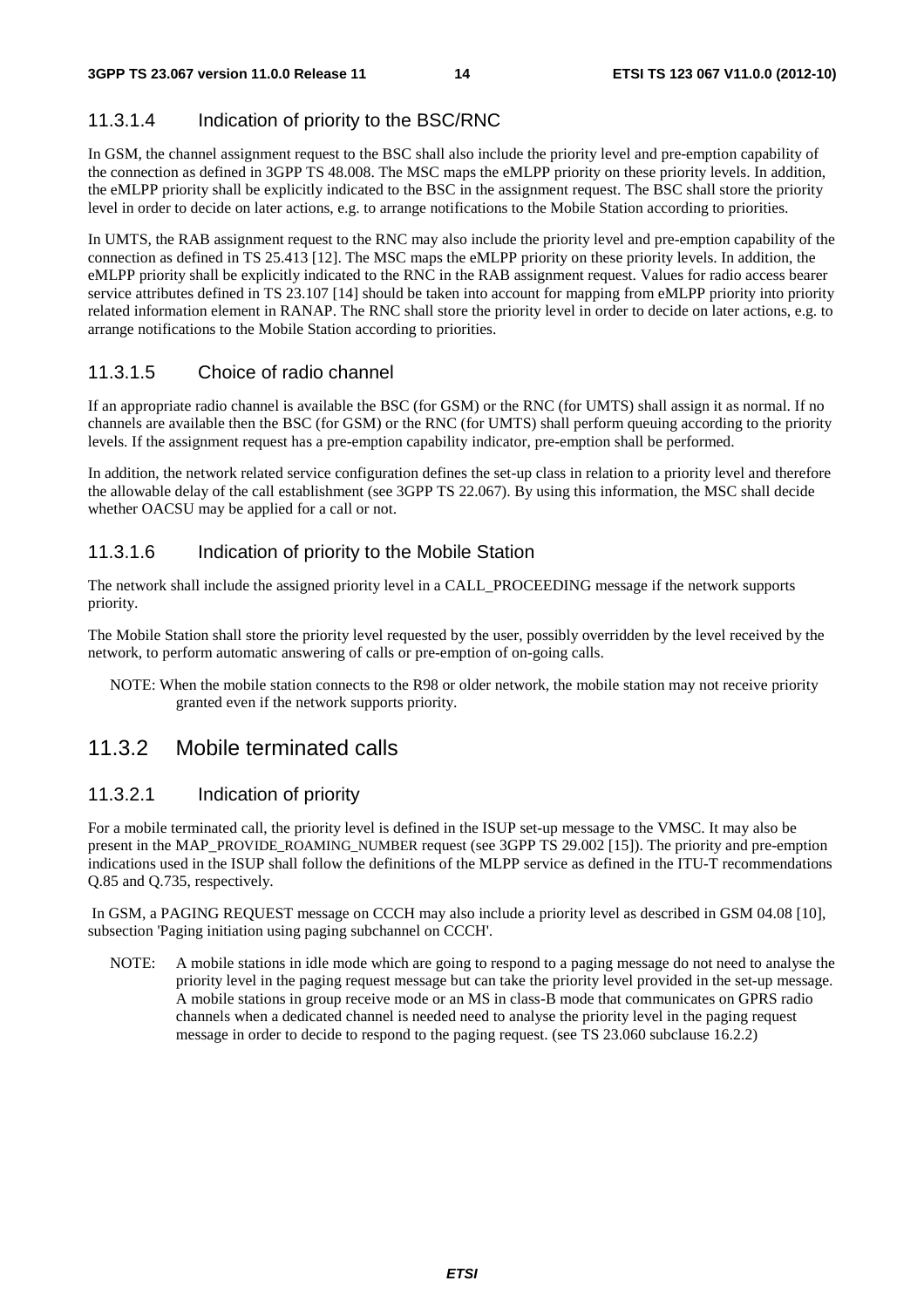### 11.3.2.2 Indication of priority to the BSC/RNC

In GSM, the channel assignment request to the BSC may include the priority level and pre-emption capability of the connection as defined in 3GPP TS 48.008. The MSC maps the eMLPP priority on these priority levels. In addition, the eMLPP priority shall be explicitly indicated to the BSC in the assignment request. The BSC shall store the priority level in order to decide on later actions, e.g. to arrange notifications to the Mobile Station according to priorities.

In UMTS, the RAB assignment request to the RNC may include the priority level and pre-emption capability of the connection as defined in TS 25.413. The MSC maps the eMLPP priority on these priority levels. In addition, the eMLPP priority shall be explicitly indicated to the RNC in the RAB assignment request. Values for radio access bearer service attributes defined in TS 23.107 [14] should be taken into account for mapping from eMLPP priority into priority related information element in RANAP. The RNC shall store the priority level in order to decide on later actions, e.g. to arrange notifications to the Mobile Station according to priorities.

#### 11.3.2.3 Authentication and ciphering

The network may wish to omit or postpone authentication and ciphering in order to provide for a faster call set-up according to the priority level to be applied for the call and the network specific service configuration stored in the MSC.

If the network decides to omit or postpone authentication and ciphering for a call it, can send the SETUP message immediately after reception of the initial layer 3 message.

#### 11.3.2.4 Termination with called subscriber in idle mode or group receive mode

In this case the Mobile Station shall be paged in the normal manner, but with the paging messages also containing the priority level of the call. In addition, the priority level will be provided with the SETUP message.

The Mobile Station in group receive mode shall consult the internal service configuration list stored on the SIM to check whether it should automatically respond to the paging request. If it does respond to the paging request and if a following Call Control SETUP message (received as a response to paging response) specifies a priority different from the one specified in the paging request, this fact is not a reason for the mobile station to reject the (point-to-point) call for which the SETUP message was received.

The Mobile Station in idle mode does not need to analyse the priority level from the paging request message but can derive it from the SETUP message and then decide on automatic acceptance of the call.

In the case where the called subscriber is using a non compatible Mobile Station, automatic answering is not possible.

#### 11.3.2.5 Termination with called subscriber in dedicated mode

In the case where the called subscriber has a subscription for eMLPP and for Call Waiting and is using a compatible Mobile Station, the Mobile Station shall be informed of the priority of the new call together with the call waiting indication. The Mobile Station will then consult the internal service configuration list stored on the SIM to establish whether it should automatically accept the waiting call without consulting the user, or whether the call waiting facility will be used as normal.

In the case where the called subscriber has no subscription for Call Waiting, called party pre-emption is not possible.

In the case where the called subscriber is using a non compatible Mobile Station and has a subscription for Call Waiting, Call Waiting shall be performed as normal.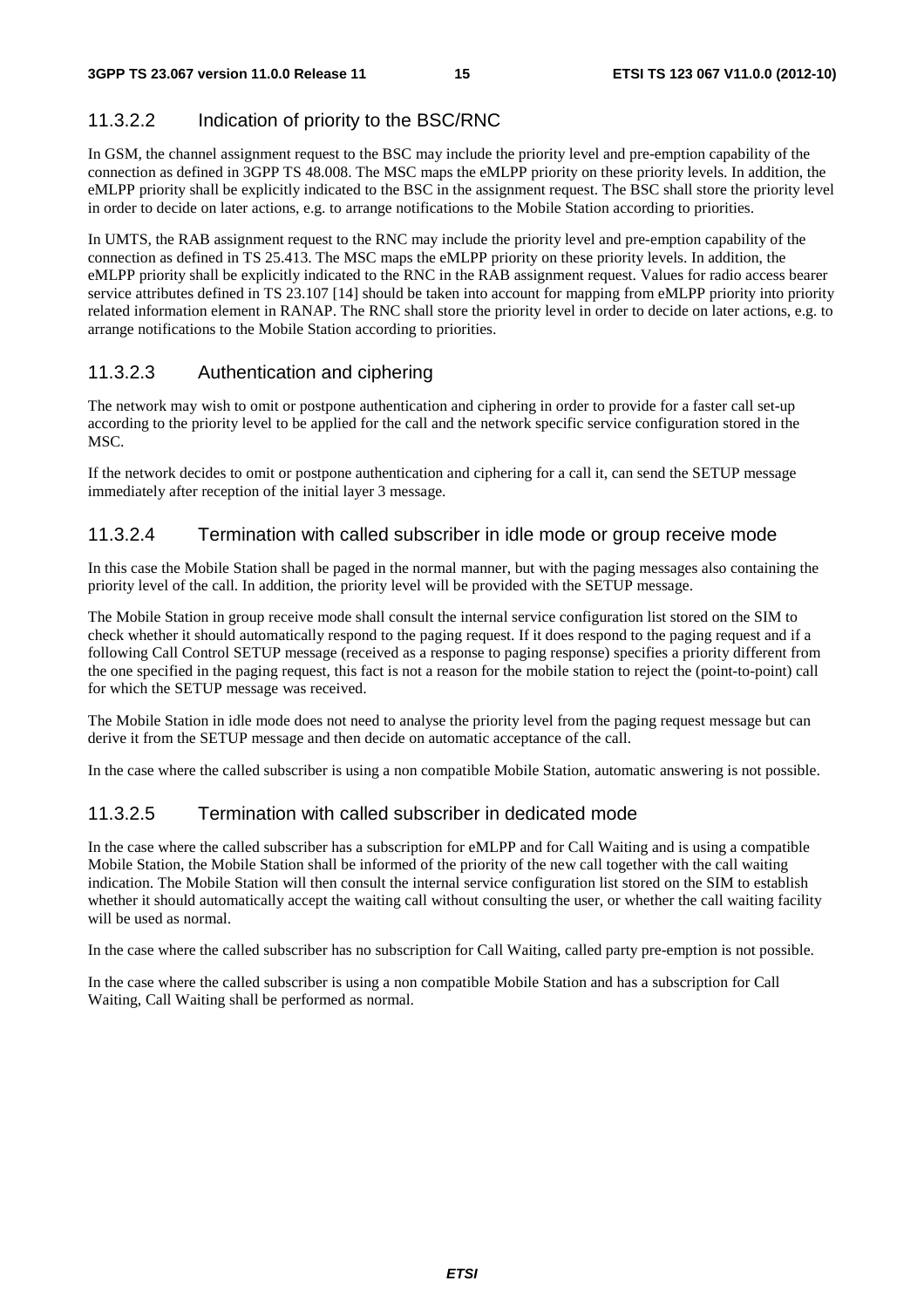### 11.3.3 Voice group call or voice broadcast call (GSM only)

#### 11.3.3.1 Indication of priority to the related MSC

For each voice group call or voice broadcast call service configuration registered in the GCR as defined in 3GPP TS 43.068 and 3GPP TS 43.069, respectively, a priority level is assigned at registration of the GCR data by the service provider. The priority level will be provided by the GCR together with the call attributes.

#### 11.3.3.2 Authentication and ciphering

Authentication of the calling service subscriber shall be performed equivalent to the standard mobile originated call case as defined in subclause 11.5.1.3. If the GCR response provides a priority level then the calling service subscriber shall be treated with the GCR defined priority. If not, then the calling service subscriber shall be treated with his selected priority or with his default priority as known in the VLR as long as he has an own link with the network (see 3GPP TS 43.068 and 3GPP TS 43.069). The priority which applies to the voice group call channel or voice broadcast call channel is defined in the GCR.

Authentication and ciphering of the calling service subscriber might therefore be performed, omitted or postponed (see subclause 11.3.1.3).

#### 11.3.3.3 Indication of priority to the called Mobile Stations

The priority level shall be indicated together with the related paging messages or notification messages and treated in the Mobile Station as defined in 3GPP TS 43.068 and 3GPP TS 43.069, respectively.

### 11.4 Pre-emption

### 11.4.1 Choice of communication to pre-empt

For all resources where pre-emption may be required, namely radio channels, A-interface (for GSM) or Iu interface (for UMTS) channels and inter switch trunks, the network specific service configuration stored within the MSC shall be used to determine whether pre-emption should occur, and if so, which communication to pre-empt. The MSC shall inform the BSS (for GSM) or RNC (for UMTS) about priority and pre-emption by using the priority message element in the assignment request as defined in 3GPP TS 48.008 (for GSM) and TS 25.413 [12] (for UMTS). Mapping of the priority information in this message element on the network specific eMLPP configuration shall be performed in the MSC.

### 11.4.2 Release procedures

Suitable messages shall be passed from the point at which the pre-emption is to occur, to other affected entities. In the case of fast call set-up, such pre-indication may need to be foregone to meet the required set-up time.

The indication to the pre-empted user shall be performed by an indication for congestion as defined in 3GPP TS 22.101.

### 11.5 Pre-emption at handover/relocation

When an on-going call is handed over or relocated into a fully used cell, the BSC or RNC shall perform queuing and pre-emption if necessary according to the priority and pre-emption capability information received with the assignment request.

In case of BSS external handover or RNC relocation, the priority and pre-emption capability information shall be included in the handover request as defined in 3GPP TS 48.008 (for GSM) and TS 25.413 [12] (for UMTS).

### 11.6 Overview of call related signalling

In this overview, the message structure to implement the specified concept is identified, and brief details are given of each message.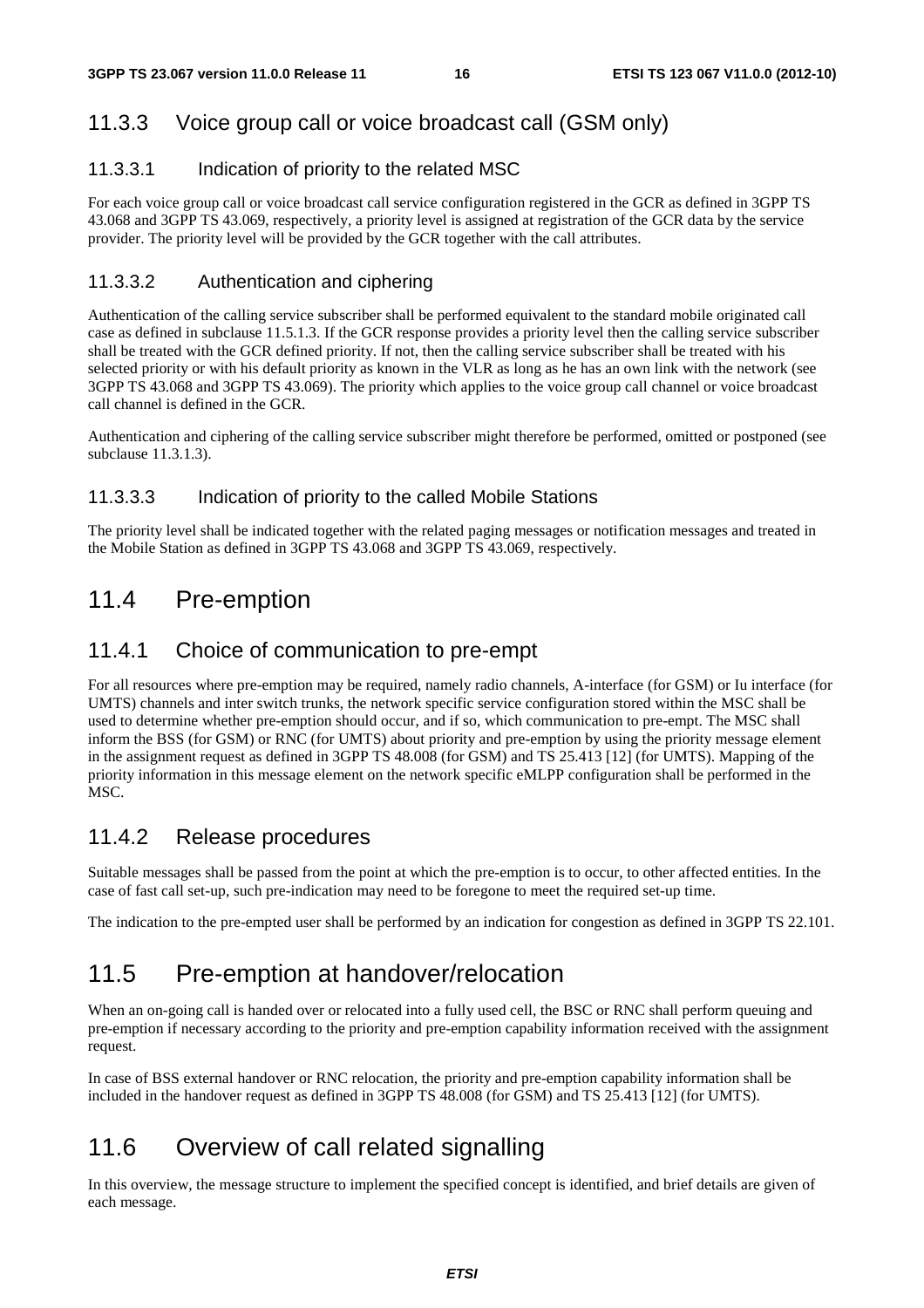A diagrammatic representation of the transport procedures to be used to carry the priority information in case of standard point-to-point calls are given in figures 1 to 6. The message flow is not represented completely.

The corresponding message flows in case of voice group calls or voice broadcast calls are given in 3GPP TS 23.068 and 3GPP TS 23.069, respectively.



#### **Figure 2: Signalling information required for the prioritisation at mobile originating call establishment without fast call set-up (for GSM)**

**Initial RACH CHAN\_REQ:** Standard message.

**IMM\_ASS:** Standard message.

**SABM (SERV\_REQ):** Modified form of the current L3-MM CM SERVICE REQUEST where the priority level is provided in addition if a priority selection is performed by the user. In case of no priority selection or use of a noncompatible Mobile Station the Mobile Station shall send a standard service request message and the network shall apply a default priority to their request.

**UA (SERV\_REQ):** Standard message.

**COM\_L3\_INFO:** The MSC is provided with initial information about the requested service together with the selected priority level if applicable.

**AUTH\_REQ:** Standard message.

**AUTH\_RES:** Standard message.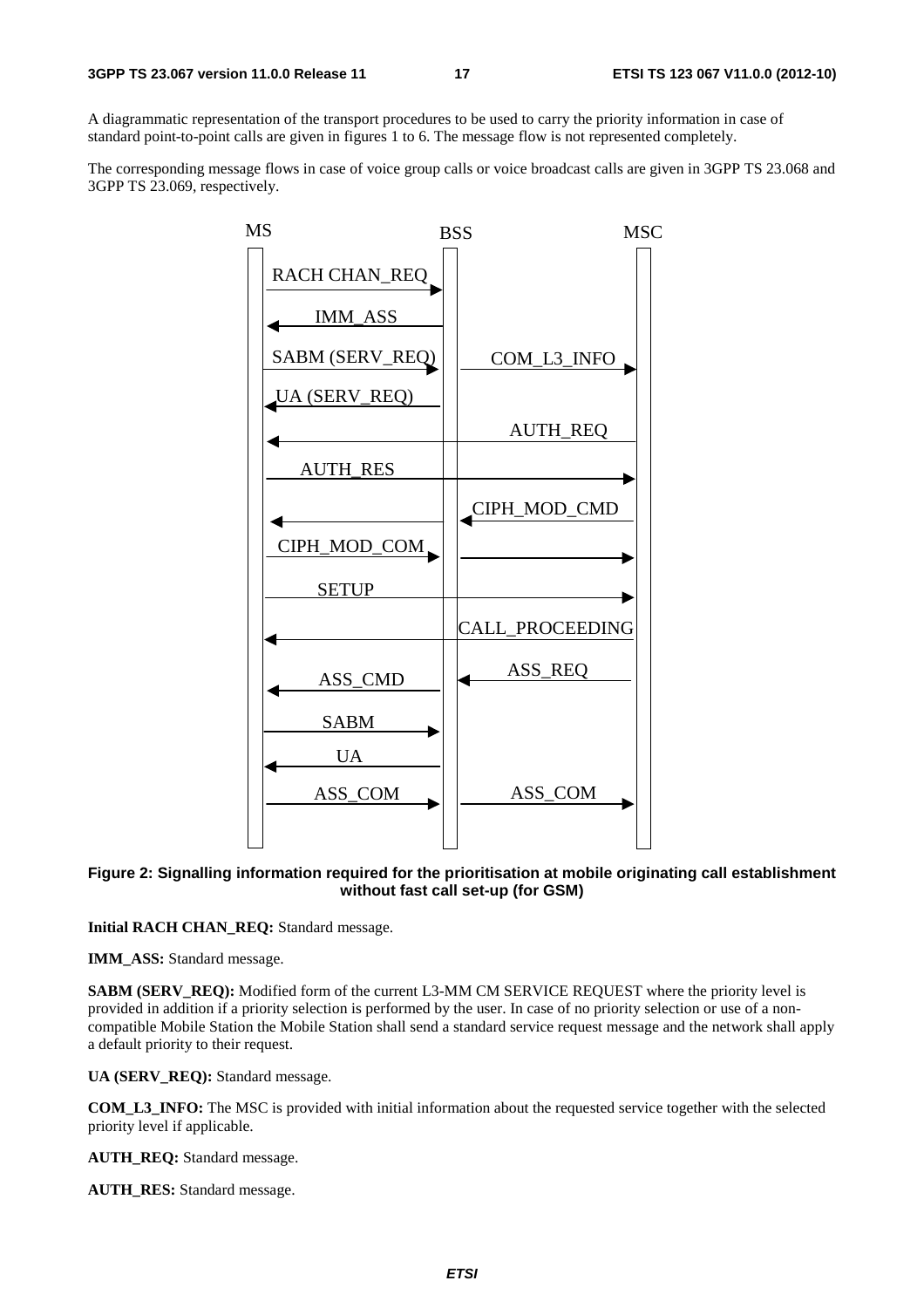**CIPH\_MOD\_CMD:** Standard message.

**CIPH\_MOD\_COM:** Standard message.

**SETUP:** Standard message.

**CALL\_PROCEEDING:** The network shall include the assigned priority level in a CALL\_PROCEEDING message when the network supports priority.

ASS REQ: This message is sent from the MSC to the BSC including the call priority and pre-emption capability to be applied as defined in 3GPP TS 48.008, according to the priority information the MSC has obtained from the service request or from the VLR data. In addition, the eMLPP level is included as explicit information.

ASS CMD: Standard message.

**SABM:** Standard message.

**UA:** Standard message.

**ASS\_COM:** Standard message.

#### **Release 9**



#### **Figure 3: Signalling information required for the prioritisation at mobile originating call establishment with fast call set-up (for GSM)**

 *SYSTEM INFO: The network may provide information on the BCCH system information, that a MM connection is provisional granted after establishment of the main signalling link.* 

 *If such information is provided on the BCCH and the user has selected a fast call set-up, the Mobile Station shall immediately send a SETUP message to the network after the main signalling link is established.*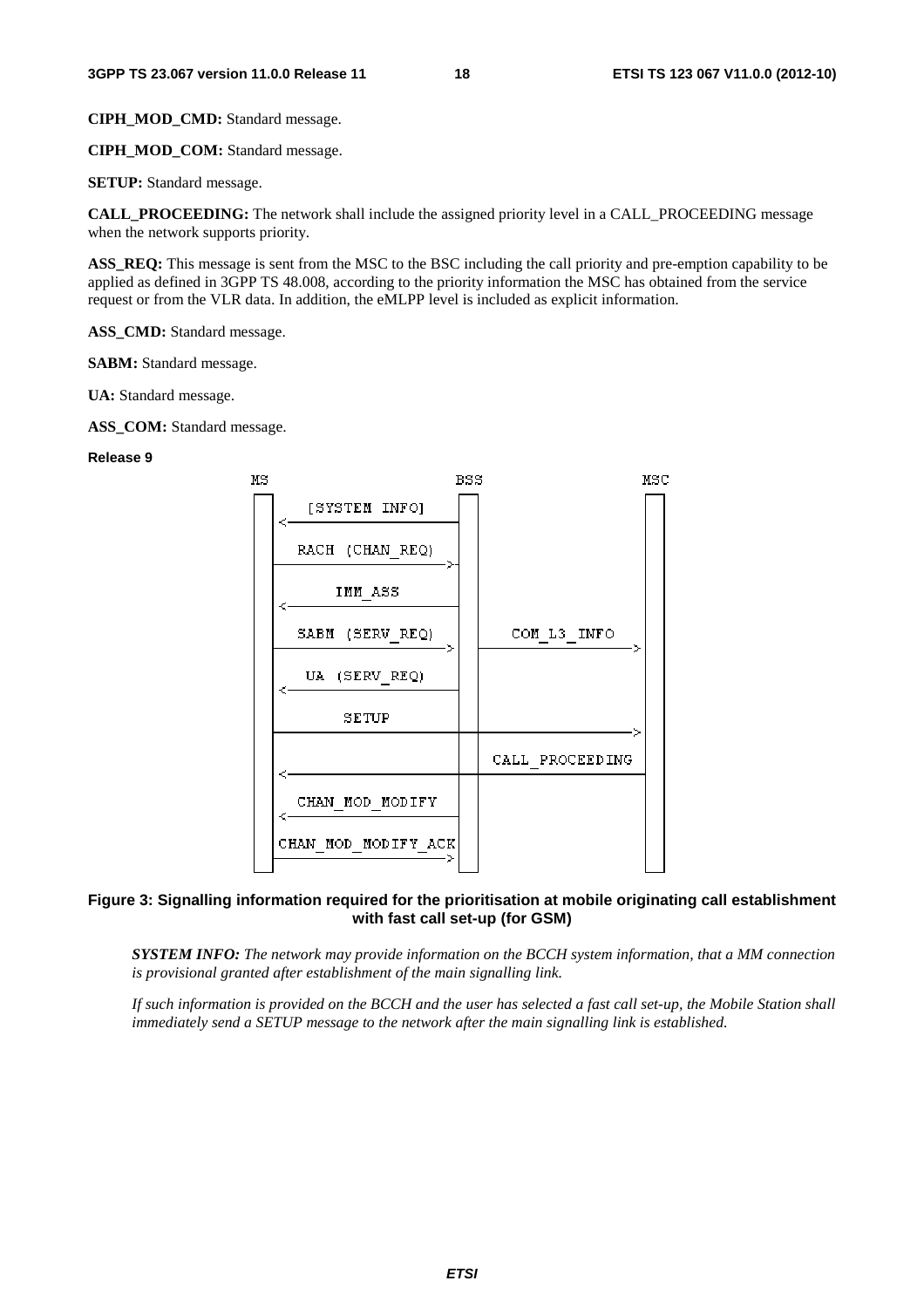**Initial RACH CHAN\_REQ:** Standard message.

**IMM\_ASS:** Standard message.

**SABM (SERV\_REQ):** Modified form of the current L3-MM CM SERVICE REQUEST where the priority level is provided in addition if a priority selection is performed by the user.

**UA (SERV\_REQ):** Standard message.

**COM\_L3\_INFO:** The MSC is provided with initial information about the requested service together with the selected priority level if applicable.

If the network itself decides not to perform ciphering, it shall send an CM\_SERV\_ACC message.

**SETUP:** Standard message.

**CALL\_PROCEEDING:** The network shall include the assigned priority level in a CALL\_PROCEEDING message when the network supports priority

ASS REQ: This standard message is sent from the MSC to the BSC including the call priority and pre-emption capability to be applied as defined in 3GPP TS 48.008, according to the priority information the MSC has obtained from the service request or from the VLR data. In addition, the eMLPP level is included as explicit information.

**CHAN\_MOD\_MODIFY:** Standard message.

**CHAN\_MOD\_MODIFY\_ACK:** Standard message.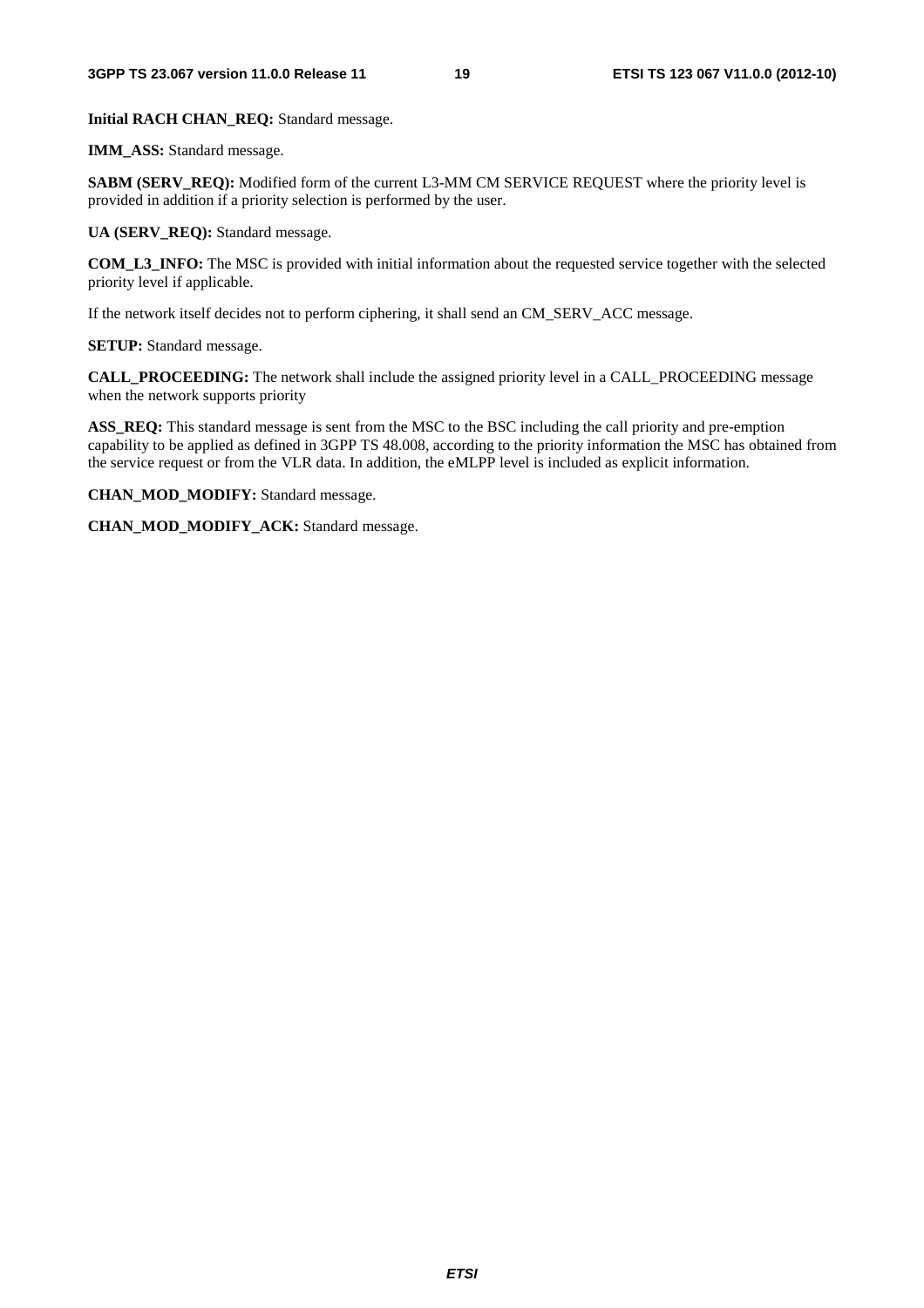

#### **Figure 4: Signalling information required for the prioritisation at mobile terminating call establishment without fast call set-up and without called-party pre-emption (for GSM)**

**SETUP (prec.) req. ind.:** In addition to the basic call requirements, the contents of the set-up information flow shall contain the information on the requested MLPP priority level.

**PAGING:** Modified paging command including the priority level to be applied.

**PAG\_REQ:** Modified paging message including the related priority level.

**Initial RACH CHAN\_REQ:** Standard message.

**IMM\_ASS:** Standard message.

**SABM (PAG\_RSP):** Standard message.

**UA (PAG\_RSP):** Standard message.

**PAG\_RSP:** Standard message.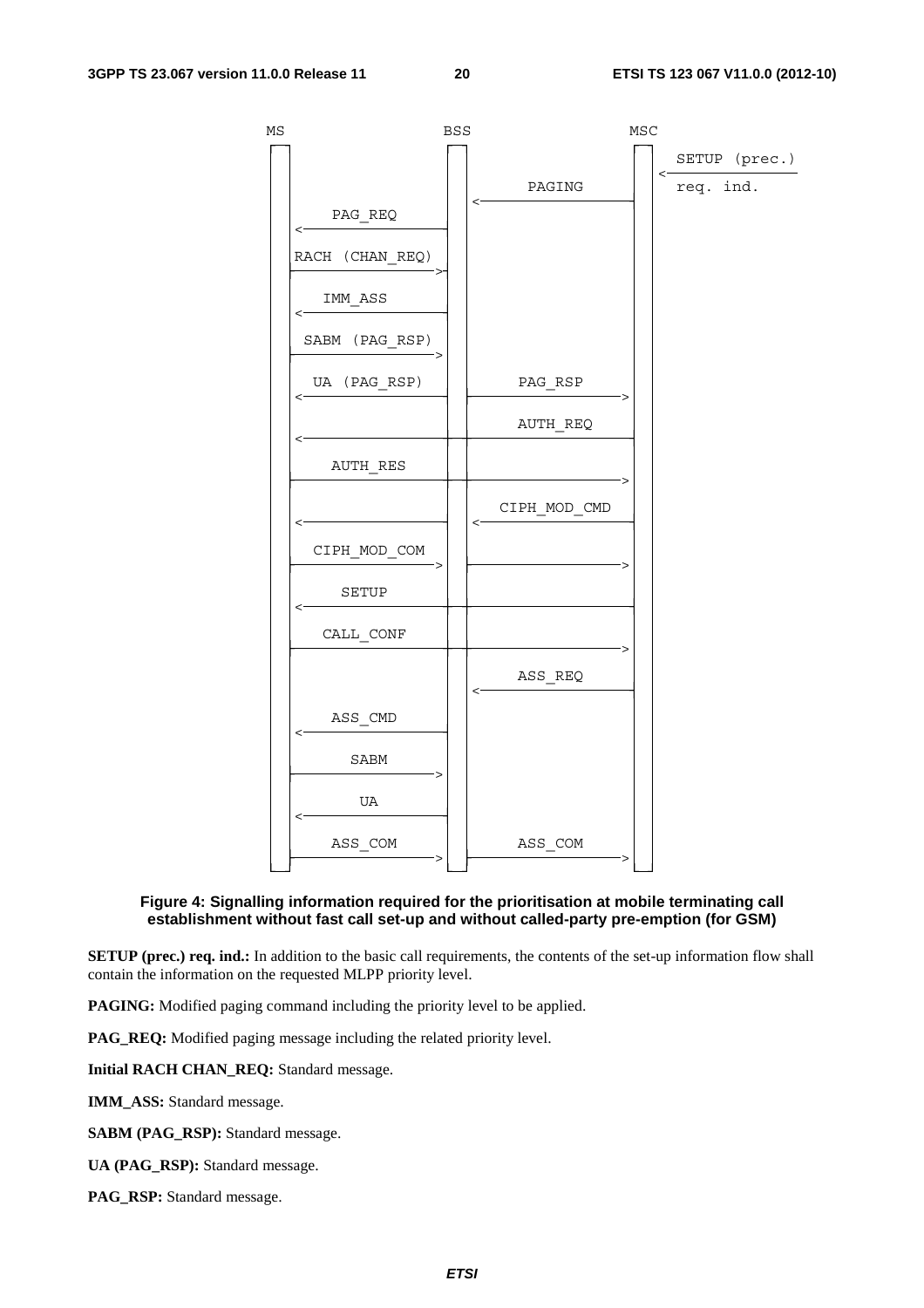**AUTH\_REQ:** Standard message.

**AUTH\_RES:** Standard message.

**CIPH\_MOD\_CMD:** Standard message.

**CIPH\_MOD\_COM:** Standard message.

**SETUP:** Standard message.

**CALL\_CONF:** Standard message.

**ASS\_REQ:** This standard message is sent from the MSC to the BSC including the call priority and pre-emption capability to be applied as defined in 3GPP TS 48.008, according to the priority information the MSC has obtained from the incoming set-up message. In addition, the eMLPP level is included as explicit information.

**ASS\_CMD:** Standard message.

**SABM:** Standard message.

**UA:** Standard message.

**ASS\_COM:** Standard message.



#### **Figure 5: Signalling information required for the prioritisation at mobile terminating call establishment with fast call set-up and without called-party pre-emption**

**SETUP (prec.) req. ind.:** In addition to the basic call requirements, the contents of the set-up information flow shall contain the information on the requested MLPP priority level.

**PAGING:** Modified paging command including the priority level to be applied.

**PAG\_REQ:** Modified paging message including the related priority level.

**Initial RACH CHAN\_REQ:** Standard message. A new establishment cause shall be provided to indicate the requirement for the direct assignment of a TCH (very early assignment) for the support of fast call set-up procedure.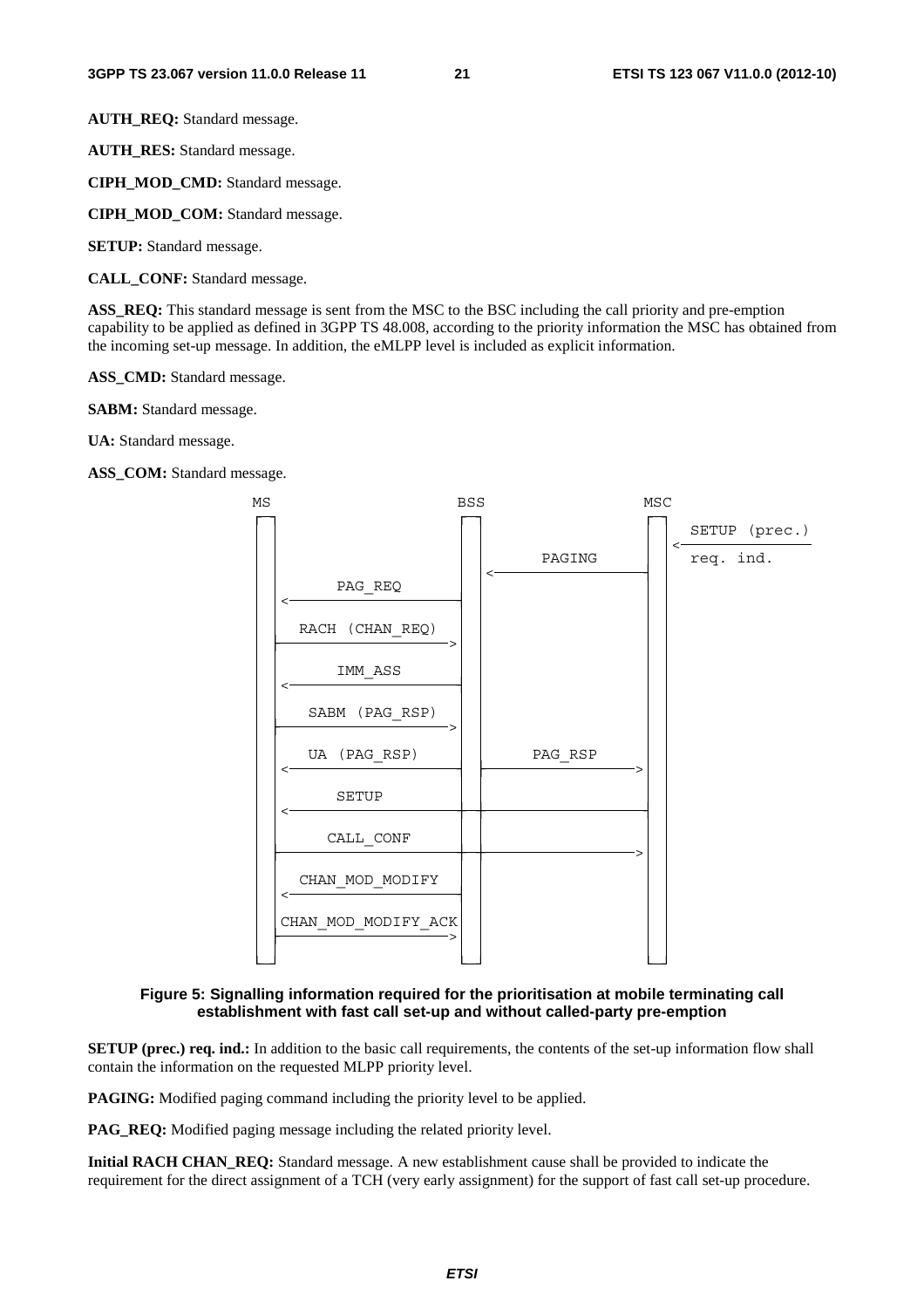**IMM\_ASS:** Standard message.

**SABM (PAG\_RSP):** Standard message.

**UA (PAG\_RSP):** Standard message.

**PAG\_RSP:** Standard message.

For fast call set-up the network shall immediately send a SETUP message to the Mobile Station. Authentication and ciphering may not be performed or delayed by the network.]

**SETUP:** Modified message with an indication of the priority level.

**CALL\_CONF:** Standard message.

**ASS\_REQ:** This standard message is sent from the MSC to the BSC including the call priority and pre-emption capability to be applied as defined in 3GPP TS 48.008, according to the priority information the MSC has obtained from incoming set-up message. In addition, the eMLPP level is included as explicit information.

**CHAN\_MOD\_MODIFY:** Standard message.

**CHAN\_MOD\_MODIFY\_ACK:** Standard message.



#### **Figure 6: Signalling information required for the called-party pre-emption in case of an existing telephony call and subscription for HOLD**

Call Waiting should always be subscribed together with eMLPP. If not, no called party pre-emption is possible for point-to-point calls.

**SETUP (prec.) req. ind.:** In addition to the basic call requirements, the contents of the set-up information flow shall contain the information on the requested MLPP priority level.

**SETUP:** Modified SETUP message with an indication of the priority level.

**CALL\_CONF:** Standard message with cause user busy.

On reception of the SETUP message a compatible Mobile Station decides on called party pre-emption. If called party pre-emption applies, the Mobile Station shall automatically accept the waiting call and put the other call on hold.

A non compatible Mobile Station shall not be harmed by the priority information and shall perform Call Waiting functions as normal.

**ALERT:** Standard message. ALERTING may be omitted in case of called party pre-emption.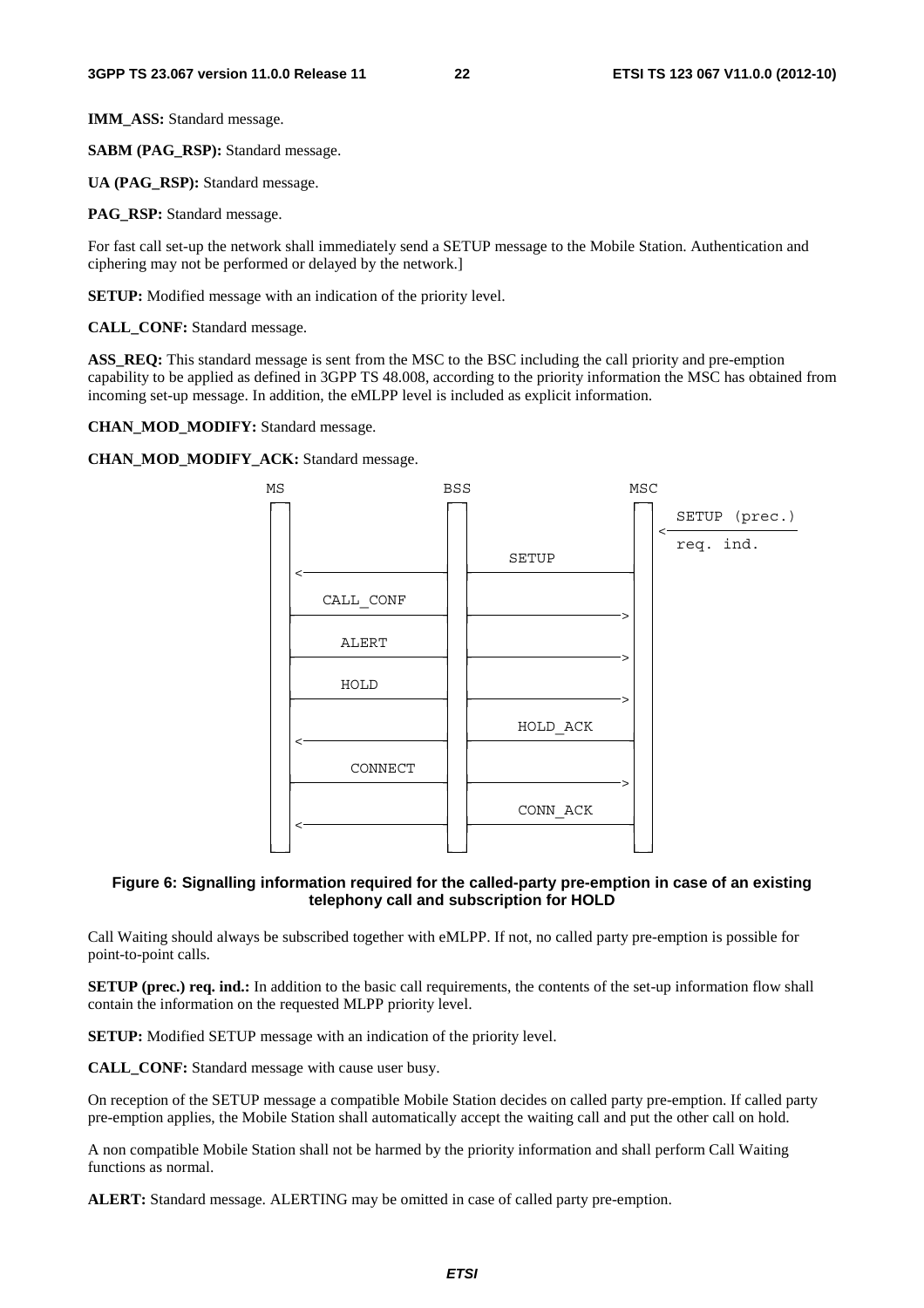**HOLD:** Standard message.

**HOLD\_ACK:** Standard message.

**CONNECT:** Standard message.

#### **CONN\_ACK:** Standard message.

NOTE: In case of an incoming data call a mode modify procedure has to be performed which is not included in figure 6.



#### **Figure 7: Signalling information required for the called-party pre-emption in case of point-to-point data calls or no subscription for HOLD**

Call Waiting should always be subscribed together with eMLPP. If not, no called party pre-emption is possible for point-to-point calls.

**SETUP (prec.) req. ind.:** In addition to the basic call requirements, the contents of the set-up information flow shall contain the information on the requested MLPP priority level.

**SETUP:** Modified SETUP message with an indication of the priority level.

**CALL\_CONF:** Standard message with cause user busy.

On reception of the SETUP message a compatible Mobile Station decides on called party pre-emption. If called party pre-emption applies, the Mobile Station shall automatically accept the waiting call and clear the existing data call.

A non compatible Mobile Station shall not be harmed by the priority information and shall perform Call Waiting functions as normal.

**ALERT:** Standard message. ALERTING may be omitted in case of called party pre-emption.

**RELEASE\_COM:** Standard message which shall be send immediately after the ALERT with a new cause for called party pre-emption.

**CONNECT:** Standard message.

**CONN\_ACK:** Standard message.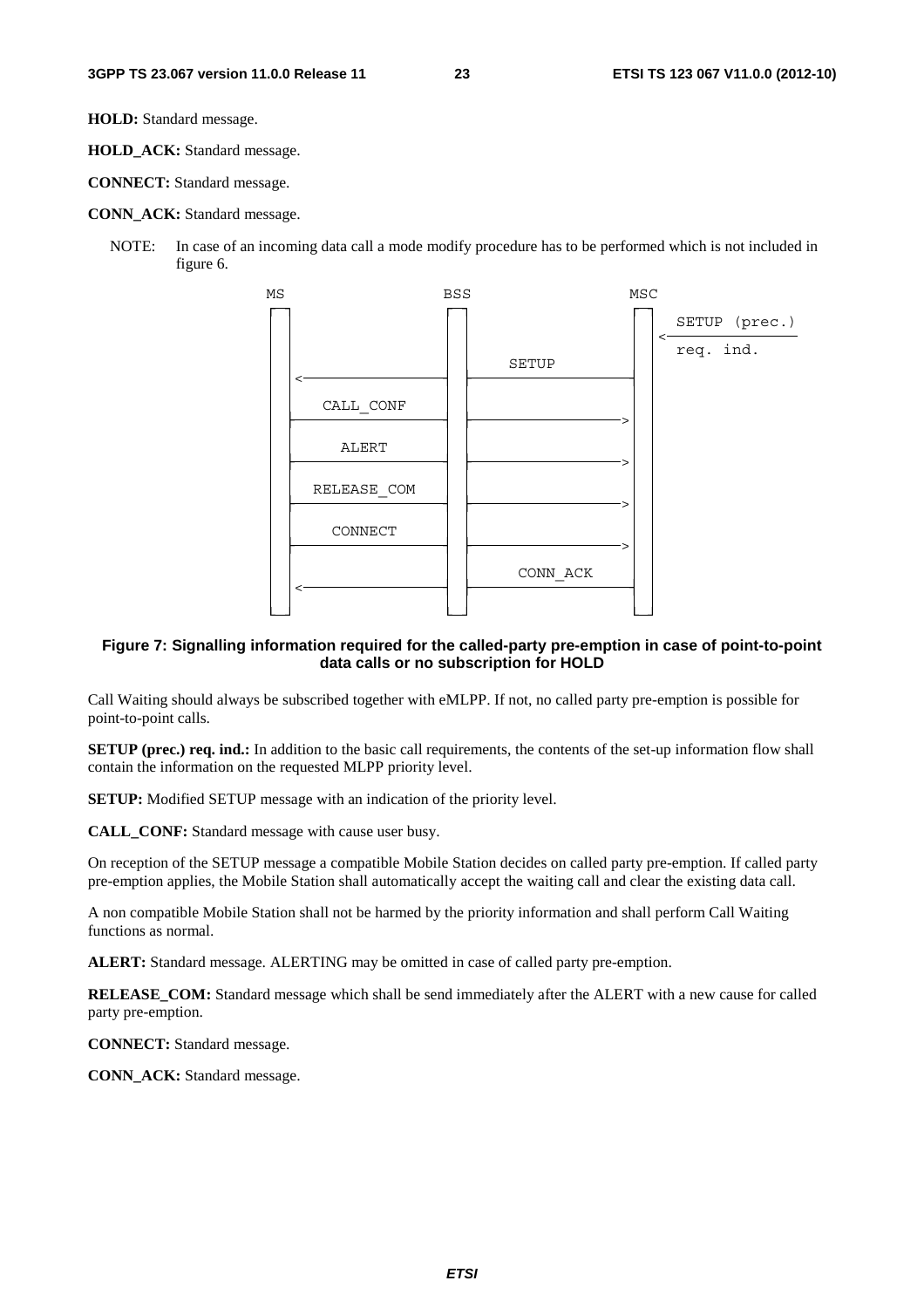### 11.7 Overview of call independent signalling

### 11.7.1 Registration

At the beginning of registration subscription, provision of the supplementary service and sufficiency of registration information has to be checked.

The default priority level has to be registered in the network.

When the mobile subscriber registers eMLPP, the network shall attempt to register the service. The network will return notification of acceptance of the request. This notification will include the default priority level.

If the system cannot accept a registration request, the network sends a notification that eMLPP registration was not successful to the served mobile subscriber.

The information flow for registration of eMLPP is shown in figure 8.



**Figure 8: Registration of eMLPP** 

#### 11.7.2 Interrogation

The mobile subscriber can request the status of the supplementary service, the maximum and default priority levels and be informed if the service is provided to him/her and on the actual maximum and default priority levels. This procedure is illustrated in figure 9.



**Figure 9: Interrogation of eMLPP**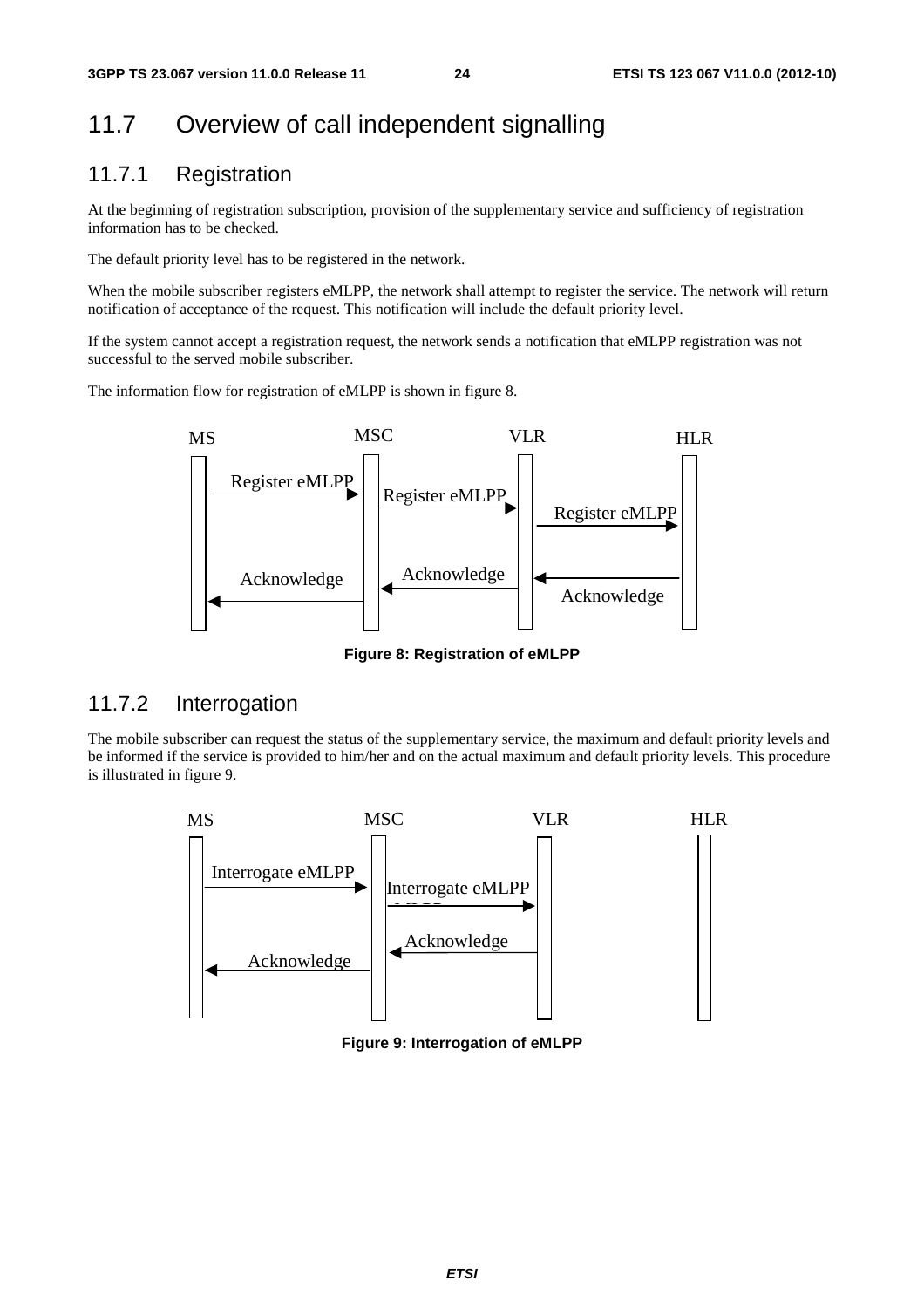# Annex A (informative): Change history

| <b>Change history</b> |             |                |           |                 |                    |                                                 |
|-----------------------|-------------|----------------|-----------|-----------------|--------------------|-------------------------------------------------|
| <b>TSG CN#</b>        | <b>Spec</b> | <b>Version</b> | <b>CR</b> | <phase></phase> | <b>New Version</b> | <b>Subject/Comment</b>                          |
| Apr 1999              | GSM 03.67   | 6.0.0          |           |                 |                    | Transferred to 3GPP CN1                         |
| CN#03                 | 23.067      |                |           |                 | 3.0.0              | Approved at CN#03                               |
| CN#07                 | 23.067      | 3.0.0          | 001       | R99             | 3.1.0              | Cause pre-emption removed from HOLD             |
|                       |             |                |           |                 |                    | message                                         |
| <b>CN#10</b>          | 23.067      | 3.1.0          | 002r2     | R99             | 3.2.0              | The accepted priority in the call proceeding    |
|                       |             |                |           |                 |                    | message                                         |
| <b>CN#10</b>          | 23.067      | 3.1.0          | 007r3     | R99             | 3.2.0              | Correction of Pre-emption service (eMLPP)       |
| CN#10                 | 23.067      | 3.1.0          | 008r1     | R99             | 3.2.0              | Correction of Pre-emption service (eMLPP)       |
| CN#10                 | 23.067      | 3.2.0          | 004       | Rel-4           | 4.0.0              | Correction of abbreviations                     |
| CN#10                 | 23.067      | 3.2.0          | 005r1     | Rel-4           | 4.0.0              | MS strategy in case of discrepancy of           |
|                       |             |                |           |                 |                    | priority in MT                                  |
| CN#10                 | 23.067      | 3.2.0          | 006r1     | Rel-4           | 4.0.0              | Automatic answering                             |
| CN#12                 | 23.067      | 4.0.0          | 010r1     | Rel-4           | 4.1.0              | Remove the statement when MS receives           |
|                       |             |                |           |                 |                    | no priority granted                             |
| CN#16                 | 23.067      | 4.1.0          | 010r1     | Rel-4           | 4.1.1              | References updated                              |
| CN#16                 | 23.067      | 4.1.1          | 010r1     | Rel-5           | 5.0.0              | Release 5 after CN#16                           |
| CN#19                 | 23.067      | 5.0.0          | 011r1     | Rel-6           | 6.0.0              | Optional additional eMLPP priority level for    |
|                       |             |                |           |                 |                    | subscription to accommodate Priority            |
|                       |             |                |           |                 |                    | Service                                         |
| <b>CN#27</b>          | 23.067      | 6.0.0          | 012r1     | Rel-6           | 6.1.0              | Clarification on mapping of eMLPP priorities    |
| CT#30                 | 23.067      | 6.1.0          | 0017      | Rel-7           | 7.0.0              | Correction to priority for calling subscriber"s |
|                       |             |                |           |                 |                    | link in a voice group/ voice broadcast call     |
| CT#31                 | 23.067      | 7.0.0          | 0018      | Rel-7           | 7.1.0              | Correction on references to non existing        |
|                       |             |                |           |                 |                    | specifications                                  |
| CT#41                 | 23.067      | 7.1.0          | 0019      | Rel-8           | 8.0.0              | eMLPP Priority in MAP SRI, PRN and PSI          |
|                       |             |                |           |                 |                    | request                                         |
| CT#42                 | 23.067      | 8.0.0          |           | Rel-8           | 8.0.1              | Copyright Notification updated                  |
| CT#46                 |             | 8.0.1          |           | Rel-9           | 9.0.0              | Update to Rel-9 version (MCC)                   |
| 2011-03               |             | 9.0.0          |           | <b>Rel-10</b>   | 10.0.0             | Update to Rel-10 version (MCC)                  |
| 2012-09               |             | 10.0.0         |           | <b>Rel-11</b>   | 11.0.0             | Update to Rel-11 version (MCC)                  |